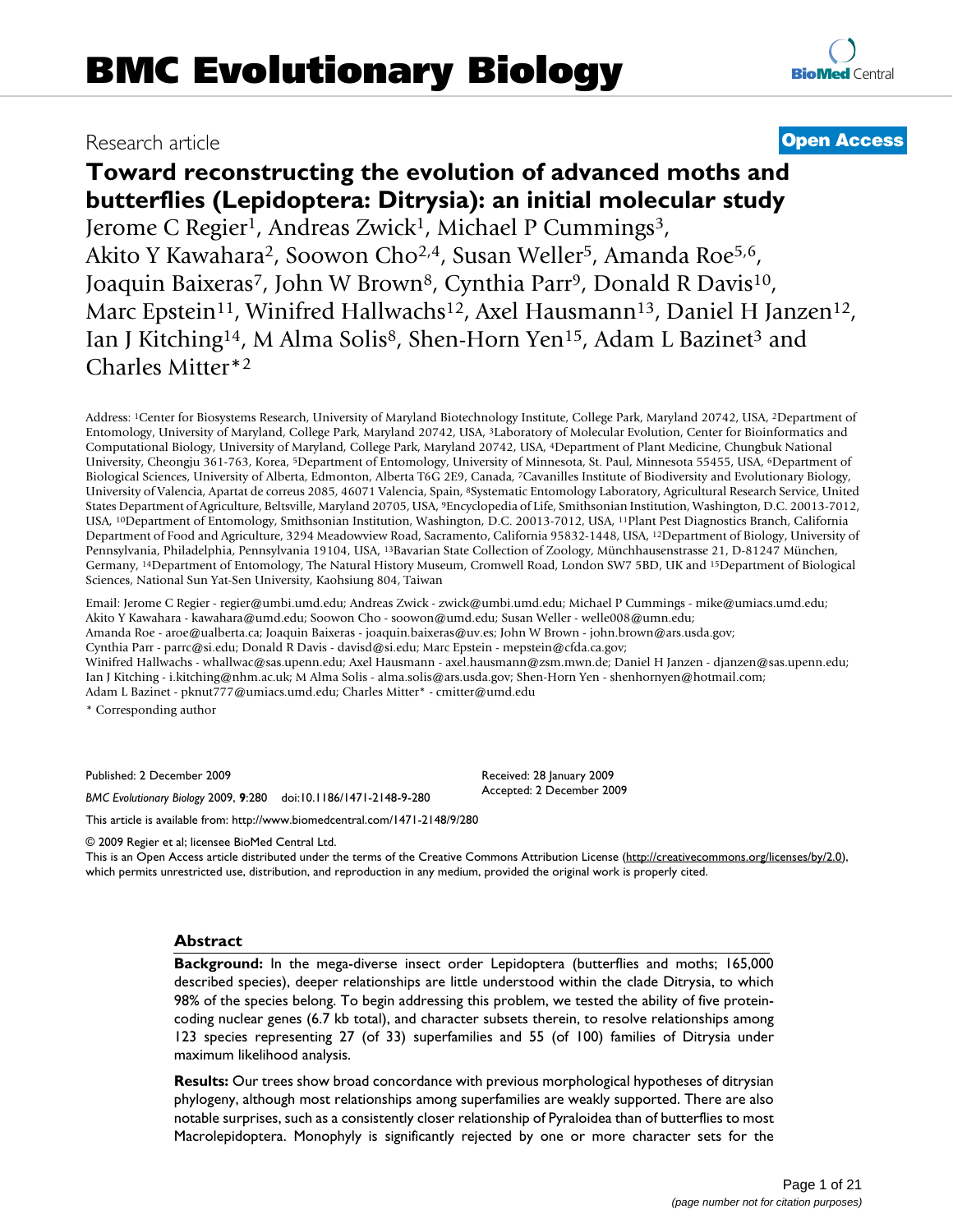putative clades Macrolepidoptera as currently defined (*P* < 0.05) and Macrolepidoptera excluding Noctuoidea and Bombycoidea sensu lato ( $P \le 0.005$ ), and nearly so for the superfamily Drepanoidea as currently defined (*P* < 0.08). Superfamilies are typically recovered or nearly so, but usually without strong support. Relationships within superfamilies and families, however, are often robustly resolved. We provide some of the first strong molecular evidence on deeper splits within Pyraloidea, Tortricoidea, Geometroidea, Noctuoidea and others.

Separate analyses of mostly synonymous versus non-synonymous character sets revealed notable differences (though not strong conflict), including a marked influence of compositional heterogeneity on apparent signal in the third codon position (nt3). As available model partitioning methods cannot correct for this variation, we assessed overall phylogeny resolution through separate examination of trees from each character set. Exploration of "tree space" with GARLI, using grid computing, showed that hundreds of searches are typically needed to find the bestfeasible phylogeny estimate for these data.

**Conclusion:** Our results (a) corroborate the broad outlines of the current working phylogenetic hypothesis for Ditrysia, (b) demonstrate that some prominent features of that hypothesis, including the position of the butterflies, need revision, and (c) resolve the majority of family and subfamily relationships within superfamilies as thus far sampled. Much further gene and taxon sampling will be needed, however, to strongly resolve individual deeper nodes.

#### **Background**

The Lepidoptera (butterflies and moths) are one of the four mega-diverse insect orders, containing over 165,000 described species [[1](#page-18-0),[2\]](#page-18-1). Primarily plant-feeding as larvae and nectar-feeding as adults, they are a prominent element of terrestrial ecosystems, functioning as herbivores, pollinators and prey, as well as constituting one of the most damaging groups of pests overall to agriculture. Lepidoptera have served as important model systems for studies of genetics, physiology, development, and many aspects of ecology and evolutionary biology including insect/plant coevolution [\[3\]](#page-18-2). As conspicuous terrestrial invertebrates, they have become central as well to ecosystem assessment, conservation planning, and public outreach designed to foster environmental awareness [\[4\]](#page-18-3).

A phylogenetic framework is fundamental to all attempts at understanding the diversity, adaptations and ecological roles of Lepidoptera. Deep-level lepidopteran phylogeny, however, remains largely a mystery, except in the speciespoor, basal ("non-ditrysian") lineages (review in [[3](#page-18-2)]). Monophyly seems well established for many of the 47 superfamilies but not for all, and phylogeny within superfamilies has only begun to receive concerted study. Relationships among superfamilies have rarely been examined. In the clade Ditrysia, which contains over 98% of lepidopteran species and 80% of the families, the most authoritative phylogenetic hypothesis to date postulates only 11 tentative monophyletic groupings among the 33 superfamilies [\[1\]](#page-18-0), and is not based on a quantitative phylogenetic analysis.

In this paper we present an initial study undertaken to help guide the design of a very large molecular investigation of lepidopteran phylogeny now in progress (700+ exemplars, 5-26 genes; see [http://www.Leptree.net/\)](http://www.Leptree.net/). We test the ability of five protein-coding nuclear genes (6.7 kb total) to resolve relationships among 123 species, drawn from 27 superfamilies and 55 families that together contain nearly 90% of the species of Ditrysia. We then compare the results to previously postulated relationships, most of which are based on morphology. This report presents by far the largest explicit character-based analysis of ditrysian phylogeny yet published, though others are underway (L. Kaila, personal communication; see [http://](http://www.leptree.net/community_directory) [www.leptree.net/community\\_directory](http://www.leptree.net/community_directory)).

The working hypothesis that our sampling is designed to test is the compendium of expert opinion on within- and among- superfamily relationships compiled by Kristensen [[5\]](#page-18-4). The major divisions follow Minet [\[6\]](#page-18-5), who recognized three successively more restricted clades within Ditrysia. In order from most to least inclusive, these are Apoditrysia, Obtectomera, and Macrolepidoptera. These divisions, based on morphological characters, are correlated with broad postulated trends in life history [\[7](#page-18-6),[8](#page-19-0)]. For example, in most non-ditrysian and many primitive ditrysian lineages, the larvae typically live and feed inside the host plant, most often as leaf miners, emerging, if at all, only to pupate. In the majority of non-macrolepidopteran Apoditrysia, the larvae live outside the plant but construct and feed within shelters such as silk webs or leaves rolled and tied with silk. Only in the putative clade Macrolepidoptera, comprising the butterflies and larger moths and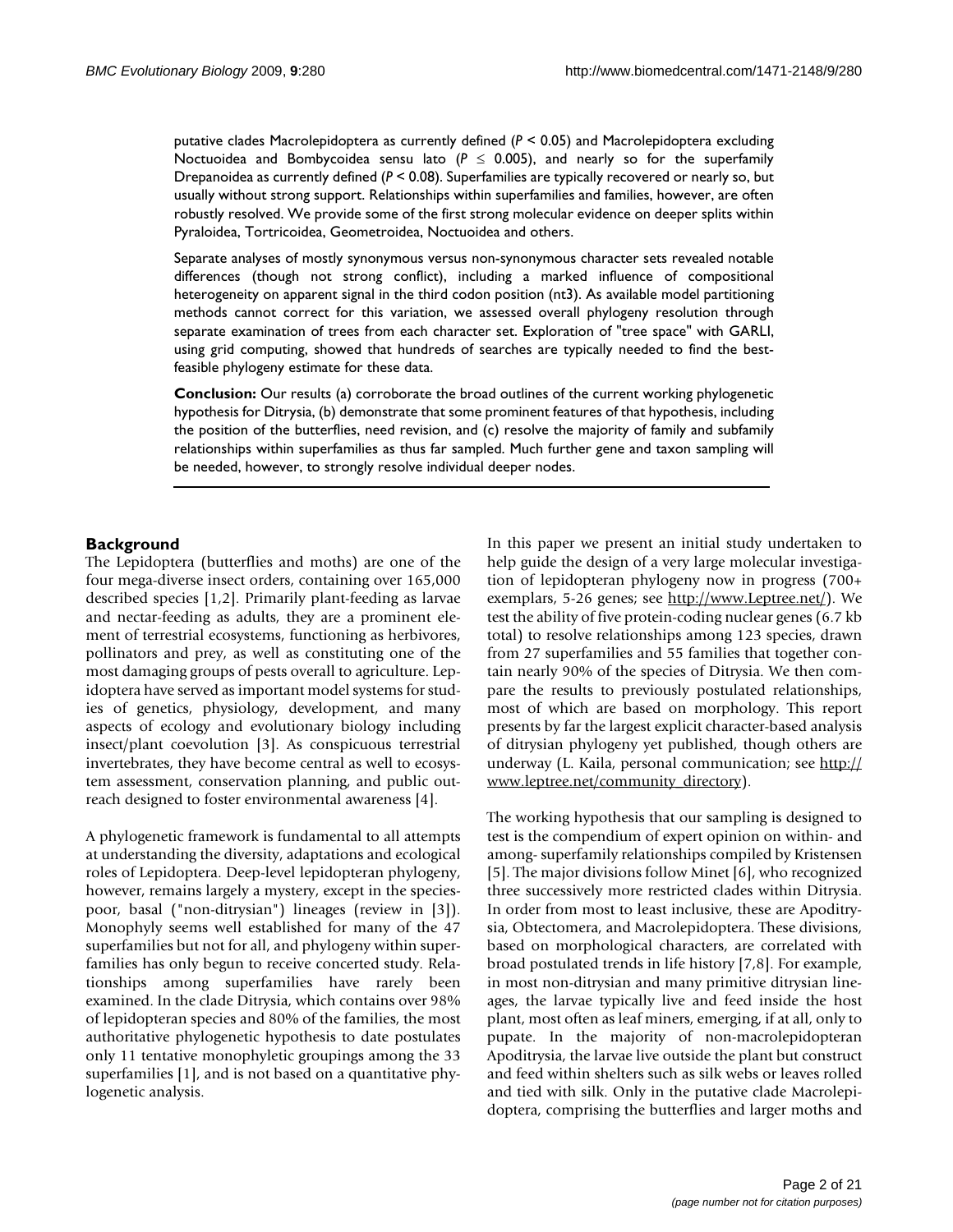totaling about 100,000 described species in 33 families and 11 superfamilies, do the larvae - "caterpillars" - typically feed exposed on the leaf. Macrolepidoptera also differ from the remaining Ditrysia, often referred to informally as "Microlepidoptera," in that over 80% of the species, mainly in the superfamilies Drepanoidea, Geometroidea, and Noctuoidea, possess some form of ultrasound-detecting "ears," most often located on the thorax or abdomen. These hearing organs probably evolved as a defense against bats that hunt using sonar [[9](#page-19-1)]. Among the microlepidopterans, in contrast, the only large superfamily to possess such "ears" is Pyraloidea, though similar structures have been described in two other small groups [\[10](#page-19-2),[11](#page-19-3)]. Rigorously documenting (or disproving) the existence of such major transitions and their evolutionary consequences is a central long-term goal of our studies of lepidopteran phylogeny.

The early radiations of ditrysian superfamilies are likely to have been rapid [\[2](#page-18-1)], and to have taken place mainly during the Cretaceous [[12\]](#page-19-4), a problematic time span for insect molecular phylogenetics (e.g., [[13\]](#page-19-5)). Cretaceous divergences are sufficiently young that most coding sequences, even ones chosen specifically for suitability over this time span, have accumulated relatively few amino acid changes. Thus, many genes will probably be needed to provide sufficient non-synonymous signal to resolve a rapid radiation. At the same time, these divergences are sufficiently old that sites undergoing synonymous substitutions, the largest source of signal, will be both approaching saturation and diverging in base composition, posing special difficulties for phylogeny inference. Resolution of ditrysian relationships is thus likely to require, in addition to very large character sets, an especially careful choice among analytical methods, to extract the maximum amount of signal from a highly heterogeneous and challenging set of relevant characters. For this reason, our study included extensive exploration of the differing properties and phylogenetic signal content of different character subsets. We focus particularly on the distinction between sites undergoing non-synonymous versus synonymous substitution, and on the computational effort required to extract full information from these.

#### **Methods**

#### *Taxon sampling and specimen acquisition*

Complete coverage of the lepidopteran families and superfamilies, many of which contain just a few, difficultto-collect species, is beyond the reach of this initial study. Our more modest aim here was simply to represent a majority of the probable major lineages of Ditrysia. The distribution of our exemplars across the major clades of Minet [[6](#page-18-5)] is shown in Additional file [1,](#page-17-0) which also lists families/superfamilies not sampled, to illustrate the extent of our coverage. Our sampling, which builds on a

preliminary study of macrolepidopteran (especially bombycoid) relationships [\[14](#page-19-6)], is most dense in Macrolepidoptera (66 exemplars; 11 of 11 superfamilies) and nonmacrolepidopteran Obtectomera (17 exemplars; 4 of 6 superfamilies), which together contain about 70% of ditrysian species diversity. Thirty species of non-obtectomeran Apoditrysia are included, representing eight of eleven superfamilies, and seven species of non-apoditrysian Ditrysia representing four of five superfamilies. One of the latter, Tineoidea (two species included), was used to root the tree, as tineoids are generally agreed to be the oldest superfamily of Ditrysia [[1](#page-18-0),[6](#page-18-5),[15\]](#page-19-7). We sampled relatively extensively within a few larger superfamilies, both to get an adequate estimate of ancestral character states, and to further test the resolving power of our genes within superfamilies; our main focus, however, is among-superfamily relationships. Altogether our sample includes 27 of 33 superfamilies and 55 of 100 families of Ditrysia. The six superfamilies not represented each contain fewer than 100 species. The missing families are likewise mostly species poor, the main exceptions being Lycaenidae and several large families of Gelechioidea. Thus, the families represented in our study contain the great majority (>85%) of all species of Ditrysia. The classification system used (Additional file [1](#page-17-0)) follows the authorities in Kristensen [[5](#page-18-4)], with exceptions as noted, including the following: in Pyraloidea we follow the more recent classification of Solis and Maes [\[16](#page-19-8)]; in Geometridae we update the classification following Hausmann [[17\]](#page-19-9), Holloway [\[18](#page-19-10)], Scoble [[19](#page-19-11)] and Young [\[20\]](#page-19-12).

Specimens for this study, obtained with the kind help of collectors around the world (see Acknowledgements) are stored in 100% ethanol at -85°C as part of the ATOLep collection at the University of Maryland (details at [http://](http://www.leptree.net/collection) [www.leptree.net/collection\)](http://www.leptree.net/collection). DNA extraction used only the head and thorax for most species, leaving the rest of the body including the genitalia as a voucher (see Additional file [1\)](#page-17-0). Wing voucher images for all adult exemplars are posted at [http://www.leptree.net/voucher\\_image\\_list,](http://www.leptree.net/voucher_image_list) and DNA 'barcodes' for nearly all specimens have been kindly generated by the All-Leps Barcode of Life project [http://www.lepbarcoding.org/,](http://www.lepbarcoding.org/) allowing check of our identifications against the BOLD (Barcode of Life Data system) [\[21](#page-19-13)] reference library and facilitating future identification of specimens whose identity is still pending (i.e., species listed as 'sp.' or 'unidentified' in this report).

#### *Gene sampling and generation of DNA sequence data matrices*

Our sequence data come from five protein-coding nuclear gene regions, identical to those used by Regier et al. [\[14](#page-19-6)], with demonstrated promise for resolving deeper lepidopteran relationships. The combined length of these regions after alignment is 6867 nucleotides (nt) per taxon, or 6759 if 108 characters (1.6% of total) around indel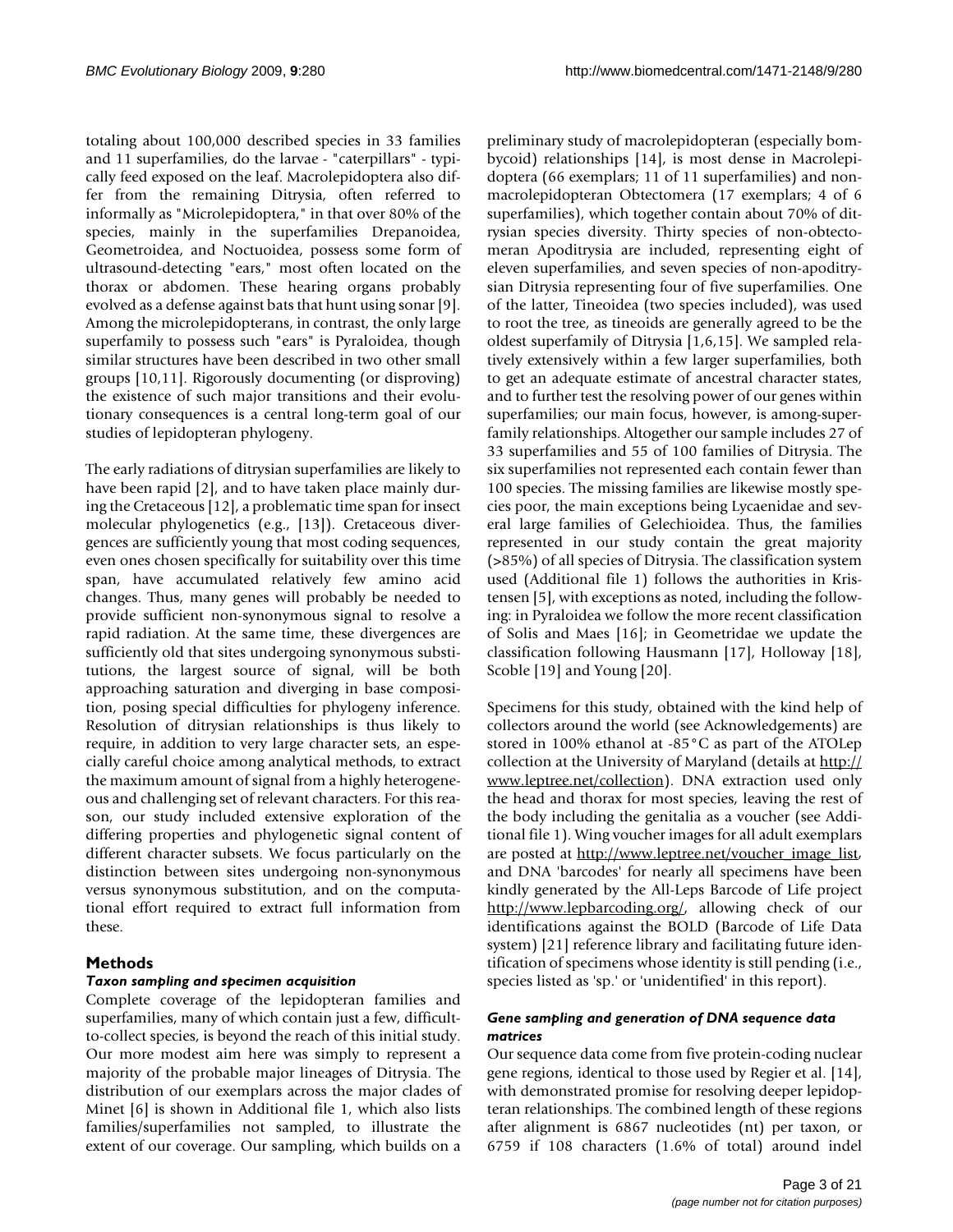regions are excluded because of uncertain alignment. The five sequences are: *CAD* (2928 nt; contributes 43% of total sequence in this study) [[22\]](#page-19-14), *DDC* (1308 nt; 19% of total) [[23\]](#page-19-15), *enolase* (1134 nt; 17% of total) [\[24](#page-19-16)], *period* (987 nt; 15% of total) [[25](#page-19-17)], and *wingless* [[26\]](#page-19-18) (402 nt; 6% of total).

Why choose these genes and exclude markers more commonly used in Lepidoptera? We used protein-coding regions rather than ribosomal RNA sequences because they are easier to align and their sequence evolution is easier to model. We used nuclear rather than mitochondrial protein-coding genes because the faster evolution of the latter, and their extreme base composition bias, render them less suitable for recovering deeper divergences [\[27](#page-19-19)]. For the same reasons, we did not include the "barcode" fragment of mitochondrial *CO-I* in our analyses. We did not sequence *EF-1* , the nuclear protein-coding gene most often studied in Lepidoptera, because in comparisons between superfamilies, synonymous substitutions in this gene approach saturation, while amino acid changes are too few to provide much information [[28\]](#page-19-20). We used RT (Reverse Transcription)-PCR, instead of the more standard genomic DNA PCR, to avoid amplification of introns. This increases the efficiency of obtaining coding sequences, which are easier to interpret than introns and likely to carry on average more information on deeper divergences than introns. We intend no criticism of previous uses (including our own) of genes and gene regions excluded here, which have yielded countless valuable results at lower taxonomic levels. Rather, our present choice of markers was motivated simply by the goal of obtaining as much information about deeper relationships as possible from the finite resources available for this project.

A detailed protocol of all our laboratory procedures has been published ([\[30\]](#page-19-21); see online Appendix 2 therein). Further descriptions, including gene amplification strategies, PCR primer sequences, and sequence assembly and alignment methods, can be found in previous papers  $(14, 29, 30)$  $(14, 29, 30)$  $(14, 29, 30)$  $(14, 29, 30)$  $(14, 29, 30)$  $(14, 29, 30)$  $(14, 29, 30)$ ; see online supplementary materials therein). To summarize, total nucleic acids were isolated and specific regions of the cognate mRNAs were amplified by RT-PCR. Specific bands resulting from RT-PCR were gel-isolated and reamplified by PCR using hemi-nested primers, except for wingless, which lacks nested primers. Visible bands that were too faint to sequence were reamplified using the M13 sequences at the 5' ends of all primers. PCR amplicons were sequenced directly on a 3730 DNA Analyzer (Applied Biosystems). Sequences were examined, edited and assembled using the TREV, PREGAP4, and GAP4 programs in the STADEN package [\[31](#page-19-23)]. Multiple sequence alignments were made manually in Genetic Data Environment [\[32](#page-19-24)], and a data-exclusion mask of 108

nucleotides was applied. Alignment was generally straightforward, given the overall conservation of the protein sequences. The entire aligned data matrix in Nexus format is available in Additional file [2](#page-18-7): "Data matrix". GenBank numbers as well as genes and taxa for which sequences are partial or missing are listed in Additional file [1](#page-17-0).

#### *Congruence among genes*

Most of our analyses were based on the maximum likelihood criterion applied to nucleotides, as implemented in GARLI (Genetic Algorithm for Rapid Likelihood Inference; version 0.951) [\[33](#page-19-25)]. We selected the best-fitting substitution model (invariably  $GTR + G + I$ ) under the Akaike information criterion (AIC), using Modeltest version 3.7 [[34](#page-19-26)]. To determine whether conflicting signal among genes might significantly complicate phylogenetic analysis, we first conducted a bootstrap analysis (1000 pseudoreplicates) for each gene separately (all nucleotides), looking for groupings that conflicted moderately or strongly (bootstrap support of 70% or more) with other individual genes, with the all-gene result, or with conventional understanding of relationships. The results are presented and discussed in Additional file [3.](#page-18-8) Only two such conflicts were found, one previously reported [\[14\]](#page-19-6), both of which involved within-family relationships. Given the rarity of inter-gene conflict, we felt justified in concatenating all five genes into a single data set for estimating the organismal phylogeny.

### *Character sets differing in synonymous versus nonsynonymous change*

While heterogeneity among genes does not appear to present a major obstacle to analysis of these data, variation among sites within genes is potentially a larger problem. Most phylogeny reconstruction methods for nucleotides, including those used here, assume that the relative rates of different nucleotide substitution types (i.e., the instantaneous rate matrix) are constant across the tree, and can be led astray if this assumption is violated. In our experience [[14](#page-19-6)[,29](#page-19-22)], strong compositional heterogeneity, an indicator of underlying process heterogeneity, is common at sites capable of undergoing synonymous substitution. For this reason, we explored several character sets which differ strongly in the likely proportion of synonymous change. In a subsequent section (see below) we compared compositional heterogeneity among character sets and its possible consequences.

To create a character set essentially free of synonymous change, we first isolated from the total population of first codon position sites (nt1) a subset which we term "noLRall2," containing all sites belonging to codons in which no more than one leucine or arginine occurred among the taxa considered. Since only leucine (L) and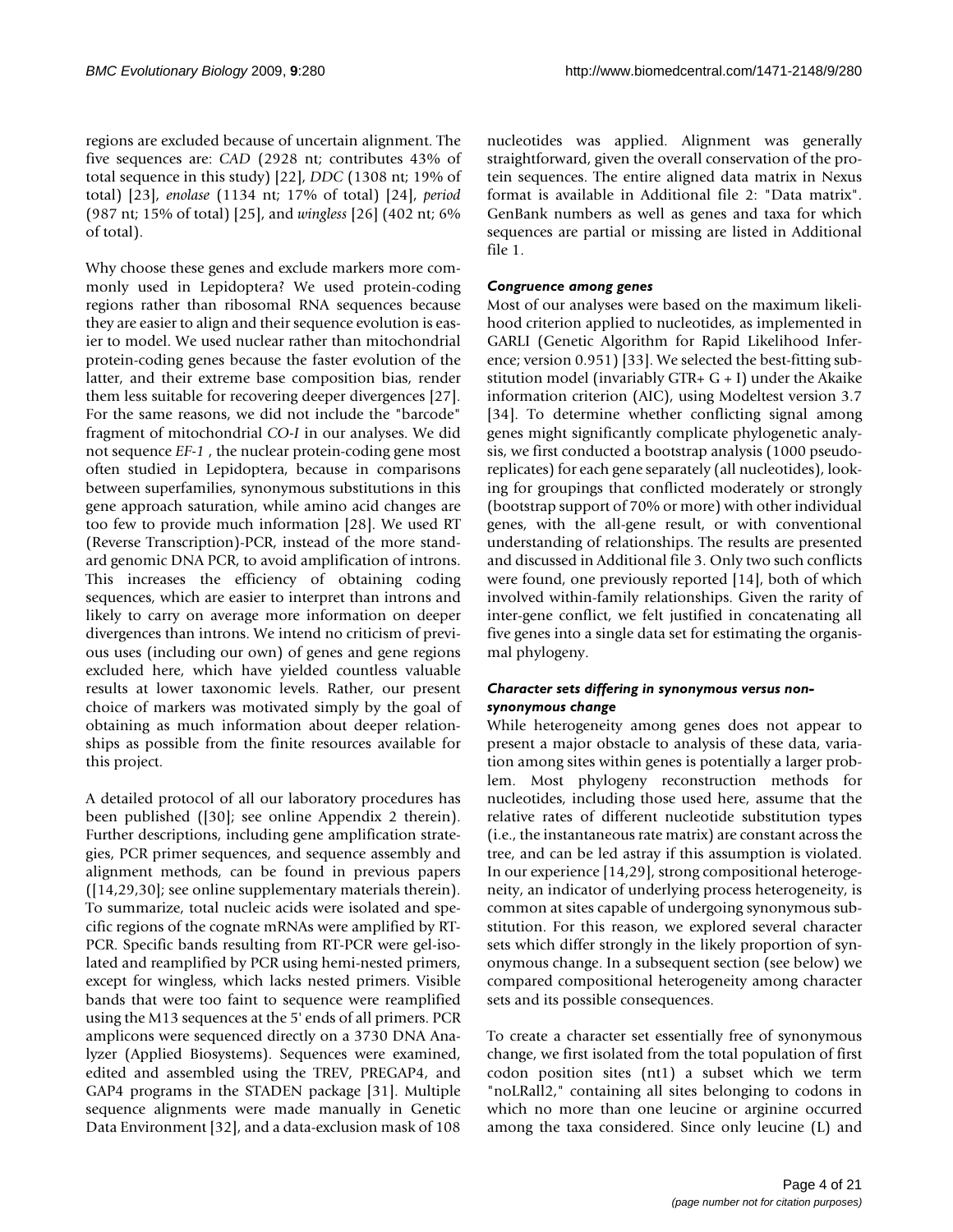arginine (R) codons can undergo synonymous change through a single nucleotide substitution at nt1, variation in the "noLRall2" subset should reflect mostly non-synonymous change. Combining noLRall2 with second codon position sites (nt2) produces a character set we term "noLRall2 + nt2," which should contain most of the total signal from non-synonymous change. The "noLRall2" subset of nt1 contributes 150 more sites to the non-synonymous category than does the similarly-motivated "noLR1" subset of Regier et al. [\[14\]](#page-19-6), which excluded all sites at which even one leucine or arginine occurs. The nt1 subsets were generated using a Perl script available in Regier et al. ([[29\]](#page-19-22); see online Appendix 4 therein). As a more conventional estimate of predominantly non-synonymous signal we also analyzed nt1 + nt2 alone. As an estimate of almost entirely synonymous signal we first analyzed nt3 alone. A second, larger set of mostly synonymous change was then obtained by combining nt3 with a character set we call "LRall2", which is the complement to "noLRall2" above. That is, "LRall2" consists of nt1 sites at which either leucine or arginine (or both) occur in two or more taxa, opening the potential for those taxa to differ by synonymous substitutions. Analysis of all nucleotides together (nt123) provides a third data set dominated (>90%) by synonymous change.

#### *Tree space and the efficacy of ML searches*

For reasons developed in the Discussion, we spent considerable effort on obtaining the best possible tree estimate, as well as gauging bootstrap support for that estimate. We first sought to gain some idea of how many heuristic searches might be required to consistently obtain an optimal or near-optimal tree. To this end, we first ran 10,000 GARLI searches on each character set, using the default search parameters. We regarded the best-score resulting tree(s) from this very large effort to represent the best topology that it is feasible to obtain with our computing resources. While we have no way of knowing whether this is actually the globally best tree, the chance that it is so increases with the number of times the same topology is recovered in 10,000 trials.

To determine how many replicates to include in subsequent searches, we used the number of times (N) the "best feasible" topology appeared in the 10,000 replicate searches to estimate how many search replicates would be needed to be 95% confident of getting the "best" topology at least once. In other words, for what number of replicates would the chance of never getting the "best" topology be only 5%? From the formula probabilities under the binomial distribution, that number can be expressed as x in the equation  $(1-N/10,000)^{x} = 0.05$ , where N is the number of trials, among the 10,000 trials, that yielded the best-score topology. Estimates of the number of runs needed ranged from about 40 to nearly 15,000, depending on the character set. For all subsequent analyses of each data set (see below), we used the number of GARLI runs thus specified for estimating the optimal topology. Node support for each character set was gauged by performing 1000 bootstrap replicates under default search parameters. For consistency in the characterization of results, we will refer to bootstrap support of 70-79% as "moderate" and support ≥ 80% as "strong."

We also used the results of the 10,000 heuristic searches for each data set to explore the nature of tree space in the vicinity of the best feasible topology. To gauge the tightness of clustering around the best tree, we computed the topological difference from the best topology for each of the 10,000 trees, defined as the number of nodes collapsed in its strict consensus with the best tree. This is a variant of the consensus fork index of Colless [[35\]](#page-19-27). We also examined the frequency distribution among the 10,000 trees of departure in likelihood score from the best score, expressed as a percent of the best score, and looked for a relationship between topological difference and likelihood score difference.

The total number of GARLI runs for the entire study amounted to about 100,000. To make this large effort possible we used grid computing [\[36](#page-19-28)] through The Lattice Project [\[37](#page-19-29)], which includes clusters and desktops in one encompassing system [\[38](#page-19-30)]. A grid service for GARLI was developed using a special programming library and associated tools [[39](#page-19-31)]. Following the model of Cummings et al. [[40](#page-19-32),[41\]](#page-19-33), we distributed required files among hundreds of computers, where the analyses were then conducted asynchronously in parallel.

#### *Bayesian analysis*

Although analyzing character sets separately can help elucidate the evolutionary properties of each, for phylogeny inference one would ideally analyze complementary character sets simultaneously, taking into account the different substitution behavior of each. GARLI does not yet allow data partitioning under the GTR  $+$  G  $+$  I model. For this reason, we also performed a Bayesian analysis, with the full data set (nt123) partitioned into site populations undergoing largely non-synonymous (noLRall2  $+$  nt2) versus largely synonymous (LRall2 + nt3) change. This analysis used MrBayes (version 3.2; parallel processing enabled) [\[42](#page-19-34),[43\]](#page-19-35). Default values were used for the prior probability distribution of the parameters of the likelihood model (GTR  $+$  I  $+$  G), except that the rate multipliers of the character sets were specified to be variable. For all character sets the gamma shape parameter, proportion of invariable sites, character state frequencies, and substitution rates of the GTR  $+$  G  $+$  I model were unlinked. The Markov chain Monte Carlo analysis was run for 111 million generations, and samples were taken every 1000 gen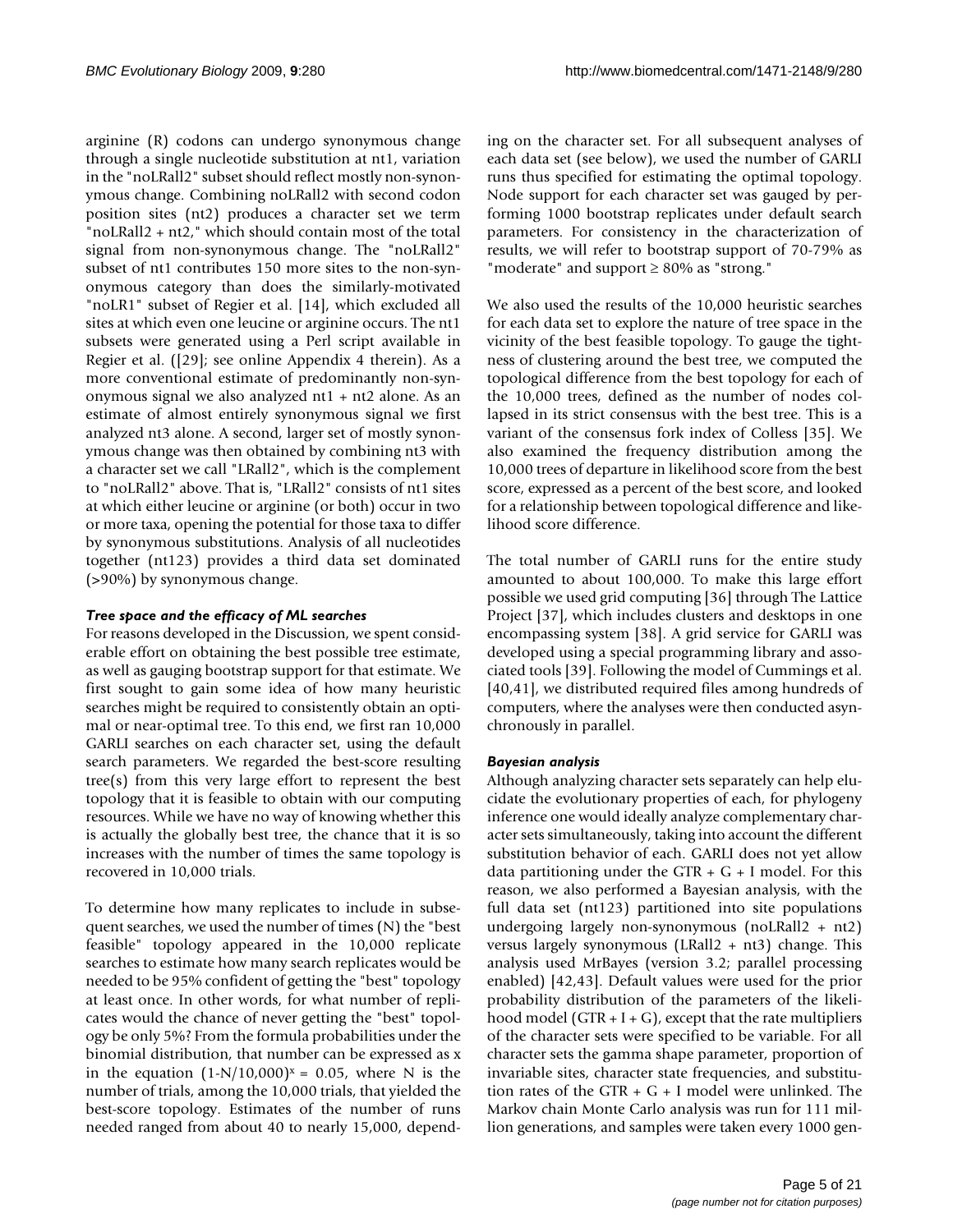erations. The analysis consisted of two simultaneous, independent runs with four chains, and samples from the two runs were pooled for the final result. All samples were taken after the two runs had converged, as indicated by a standard deviation of split frequencies smaller than 0.01 and diagnostic analyses implemented in AWTY [\[44\]](#page-19-36). Convergence was first seen in the 92 millionth generation.

#### *Testing significance of non-monophyly of predicted groupings*

Several groupings proposed in the composite working hypothesis [[5](#page-18-4)] were non-monophyletic in all of our analyses. We used the Approximately Unbiased (AU) test of Shimodaira [[45](#page-19-37)] to determine whether our data or subsets thereof significantly reject those previous hypotheses, against the alternative that the discrepancy can be explained by sampling error in the sequence data. The test determines whether the best tree possible under the constraint of monophyly, no matter what its topology may be otherwise, is a significantly worse fit to the data than the best tree without that constraint. Table [1](#page-5-0) lists the eight groups tested for significance of non-monophyly. For each combination of one character set and one group of uncertain monophyly, we performed a GARLI analysis under the constraint of monophyly for the group in question, and a parallel unconstrained analysis. Each analysis used the number of GARLI runs determined to be appropriate for that character set as described above. The site likelihoods of the resulting best constrained tree and best unconstrained tree were then estimated with PAUP\* [\[46](#page-19-38)], and the trees and site likelihoods for all comparisons combined into a single input file for the CONSEL package [[47](#page-19-39)]. In CONSEL, the test statistic of Shimodaira [[45\]](#page-19-37) was used to determine the difference in fit to data of the constrained and unconstrained trees, and the bootstrapping procedure of Shimodaira [\[45](#page-19-37)] was used to determine the significance of those differences.

#### *Base composition heterogeneity and its consequences*

One of the most difficult problems that can affect molecular phylogenetic inference is among-lineage heterogeneity in nucleotide base composition [[48](#page-19-40)]. To investigate the potential influence of compositional heterogeneity in our character sets, we first conducted chi-square tests of among-taxon heterogeneity on a character set undergoing mostly non-synonymous change, noLRall2 + nt2, and on a character set undergoing mostly synonymous change, nt3. In each case, the test was performed both on the entire character set, and after elimination of invariable sites in that character set. To gauge the level of taxonomic divergence over which compositional heterogeneity becomes apparent, we carried out these tests both for all taxa together and for 13 taxon subsets (families, superfamilies or related sets thereof). To explore the possible consequences for phylogeny inference of the compositional heterogeneity revealed by these tests, we compared neighbor joining trees computed from three distances that are influenced to different degrees by compositional heterogeneity: (a) LogDet distances, which are relatively insensitive to compositional heterogeneity [[49](#page-19-41)]; (b) ML distances based on the GTR model, which can be influenced by compositional heterogeneity; and (c), Euclidean distances calculated on the proportions of the four nucleotide states treated as independent characters, which will

<span id="page-5-0"></span>**Table 1: Tests for significance of non-monophyly (AU test of Shimodaira [\[45](#page-19-37)]) for some predicted clades not recovered in the ML trees.**

| <b>Predicted clade</b>                                                                 | P values             |                                                                                   |       |
|----------------------------------------------------------------------------------------|----------------------|-----------------------------------------------------------------------------------|-------|
|                                                                                        | $nol$ Rall $2 + nt2$ | ntl2<br>(31 heuristic searches) (264 heuristic searches) (224 heuristic searches) | ntl23 |
| Apoditrysia                                                                            | 0.121                | 0.312                                                                             | 0.119 |
| Obtectomera                                                                            | 0.192                | 0.364                                                                             | 0.700 |
| Macrolepidoptera                                                                       | 0.106                | 0.020                                                                             | 0.183 |
| Butterflies sensu Scoble + Geometroidea + Drepanoidea +<br>Cimelioidea + Calliduloidea | 0.004                | 0.001                                                                             | 0.004 |
| Bombycoidea + Lasiocampoidea + Mimallonoidea                                           | 0.473                | 0.460                                                                             | 0.418 |
| Drepanoidea                                                                            | 0.236                | 0.077                                                                             | 0.240 |
| Noctuoidea                                                                             | 0.377                | 0.172                                                                             | 0.342 |
| Papilionoidea                                                                          | 0.521                | 0.389                                                                             | 0.382 |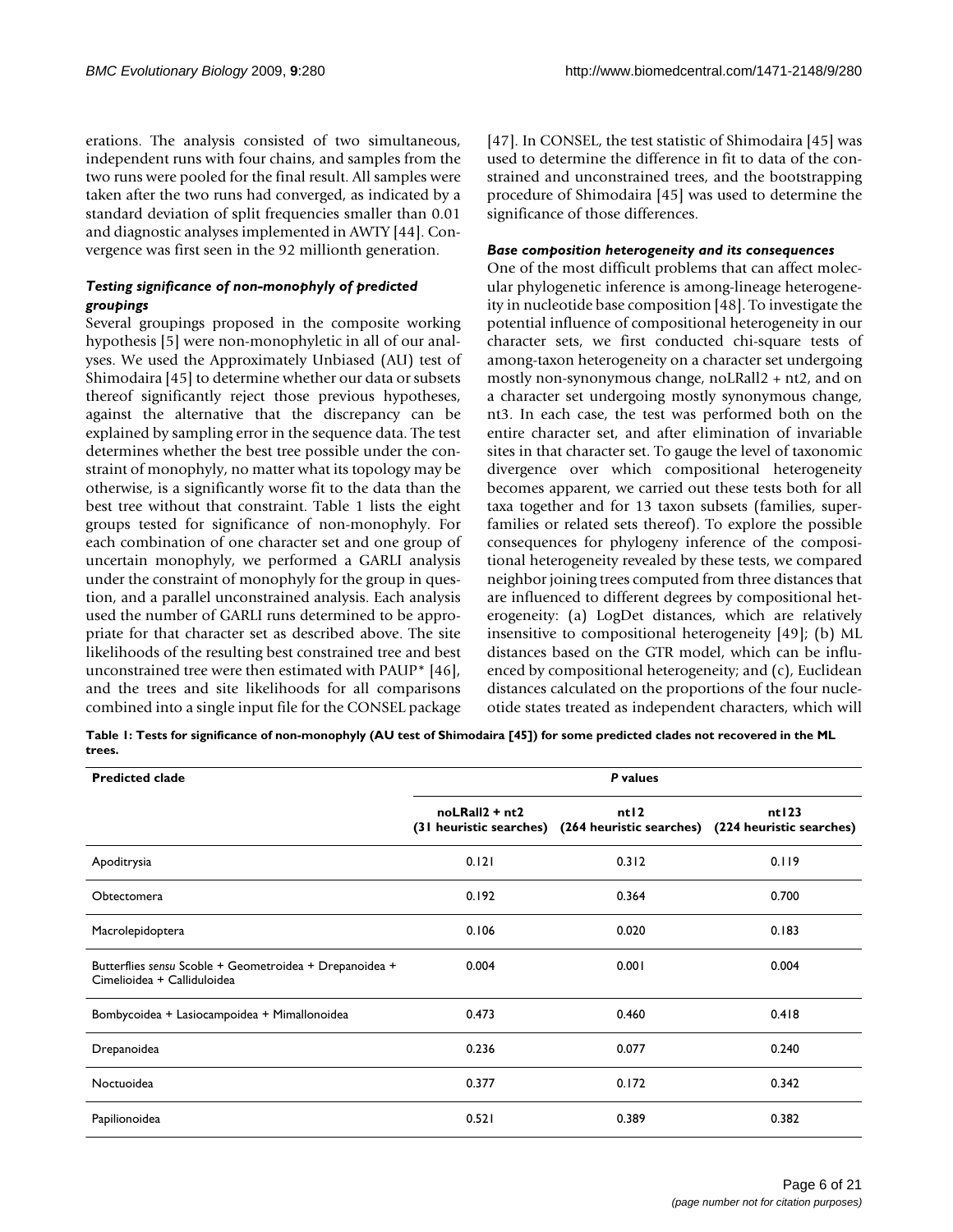reflect only compositional heterogeneity. These calculations were performed separately on noLRall2 + nt2, nt123, and nt3. The calculations were carried out with PAUP\* [[46\]](#page-19-38), except that the Euclidean distances were generated using MBE Toolbox V2.2 [\[50\]](#page-19-42), after modification of the source code to correct for varying sequence lengths.

### **Results**

#### *Tree space and the efficacy of ML searches*

The best-score topology occurring one or more times in a set of 10,000 GARLI search replicates, taken here to represent the closest feasible estimate to the globally best tree, was found with a frequency (in those 10,000 searches) that differed markedly among data sets and appeared inversely correlated with the prevalence of synonymous substitutions. The "best-feasible" topology was found 925 times for the largely non-synonymous-change character set noLRall2 + nt2, 133 for nt123, 114 times for nt12, and only twice in 10,000 trials for nt3; change in the latter is almost entirely synonymous. From these numbers, we estimate (see Methods) that to be 95% confident of getting the "best-feasible" topology at least once in a new analysis, one would need to perform 31 GARLI search replicates for noLRall2 + nt2, 224 for nt123, 264 for nt12, and 14,978 for nt3 alone. The result for nt3 strongly suggests that our searches did not find the globally optimal tree(s).

We also used the results of the 10,000 heuristic searches for each data set to explore the nature of "tree space" in the vicinity of the best tree (Fig. [1\)](#page-7-0). The 10,000 GARLI trees showed a broad range of topologies, and the differences of these topologies from the best tree appear correlated, across data sets, with the fraction of synonymous change (Fig. [1](#page-7-0), left column). For example, the topology with the median degree of difference from the best topology (dotted lines in Fig. [1\)](#page-7-0) differs from the best topology in 14 of 120 nodes for noLRall2 + nt2, 18 nodes for nt12, 24 nodes for nt123, and 40 nodes for nt3. In general, very large numbers of trees differ only slightly in likelihood score from the best tree, yet these trees can differ dramatically in topology (Fig. [1](#page-7-0), right column). For example, 40% of all 10,000 trees for nt123 have likelihood scores within 0.005% of the maximum score, yet these can differ from the best tree at up to 30 nodes. Tree score difference is only loosely correlated with topological difference. For example, trees for nt12 that differ in score from the best by between 0.003% and 0.004% span a broad range of topological differences from the best tree, from five to 27 nodes not shared (Fig. [1F](#page-7-0)).

#### *Phylogeny estimates from the four character character sets*

The best trees found in the ML and Bayesian analyses are shown in condensed form in Fig. [2](#page-8-0)(B-F), with each terminal taxon representing a family or fraction thereof that proved monophyletic. Support values are shown on the branches. The Bayesian tree shown is a majority rule consensus of the trees sampled from the Markov chain process. For comparison, the expected relationships among (only) these families under the composite working hypothesis [\[1\]](#page-18-0) are shown in Fig. [2](#page-8-0)A. The complete 123 taxon ML tree for nt123, together with bootstrap values for  $nt123$ ,  $nt12$  and  $n0LRall2 + nt2$ , as well as Bayesian posterior probabilities for nt123, is shown in Fig. [3](#page-9-0). Full ML trees in phylogram format, and bootstrap majority rule consensus trees, are presented for all data sets in Additional files [3](#page-18-8), [5](#page-18-9), [6,](#page-18-10) and [7](#page-18-11). The full 123-taxon majority-rule consensus of trees sampled during the Bayesian analysis, with associated posterior node probabilities, is given in Additional file [5.](#page-18-9)

The ML tree and the Bayesian consensus tree for nt123 were largely identical, with just five discordant nodes (marked by §in Fig. [2](#page-8-0)C). The ML trees for noLRall2 + nt2 and nt12 were quite similar to each other, and only slightly less so to the nt123 topologies. The nt3 topology, in contrast, differs markedly from all the others, and will be discussed in a subsequent section. For the ML analyses apart from nt3, bootstrap support levels are generally high near the tips of the trees, typically within and among closely related families, whereas support at deeper levels among superfamilies or more inclusive clades - is very weak, with almost no nodes reaching BP of even 50%. In striking contrast, support at deeper levels in the Bayesian analysis is very high, with posterior probabilities along the "backbone" of the tree nearly all 1.0; support at shallower levels is, if anything, weaker.

Comparison of the molecular trees (apart from ML nt3) to the morphology-based working hypothesis (Fig. [2](#page-8-0)A) can be summarized as follows, proceeding from more-inclusive to less-inclusive groupings. On the broadest scale, there is rough agreement with division of Ditrysia into four successively nested clades [\[6\]](#page-18-5), but with major exceptions. In all analyses there is a clade consisting of most but not all of the superfamilies of Minet's Macrolepidoptera, with membership varying slightly among data sets. For nt123, this clade includes Geometroidea, Bombycoidea, Lasiocampoidea, and Noctuoidea, as well as Mimallonoidea, Drepanoidea and Cimelioidea (= Axioidea); placement of the last three is variable for noLRall2 + nt2 and nt12. In a substantial departure from expectation, however, the Pyraloidea, not traditionally considered Macrolepidoptera, are always grouped with these core macrolepidopterans, whereas the butterflies sensu Scoble [[51](#page-19-43)] (Hedyloidea, Hesperioidea, Papilionoidea) are always more distantly related. The exact position of the butterflies sensu Scoble varies considerably among data sets, but they are always separated from core Macrolepi-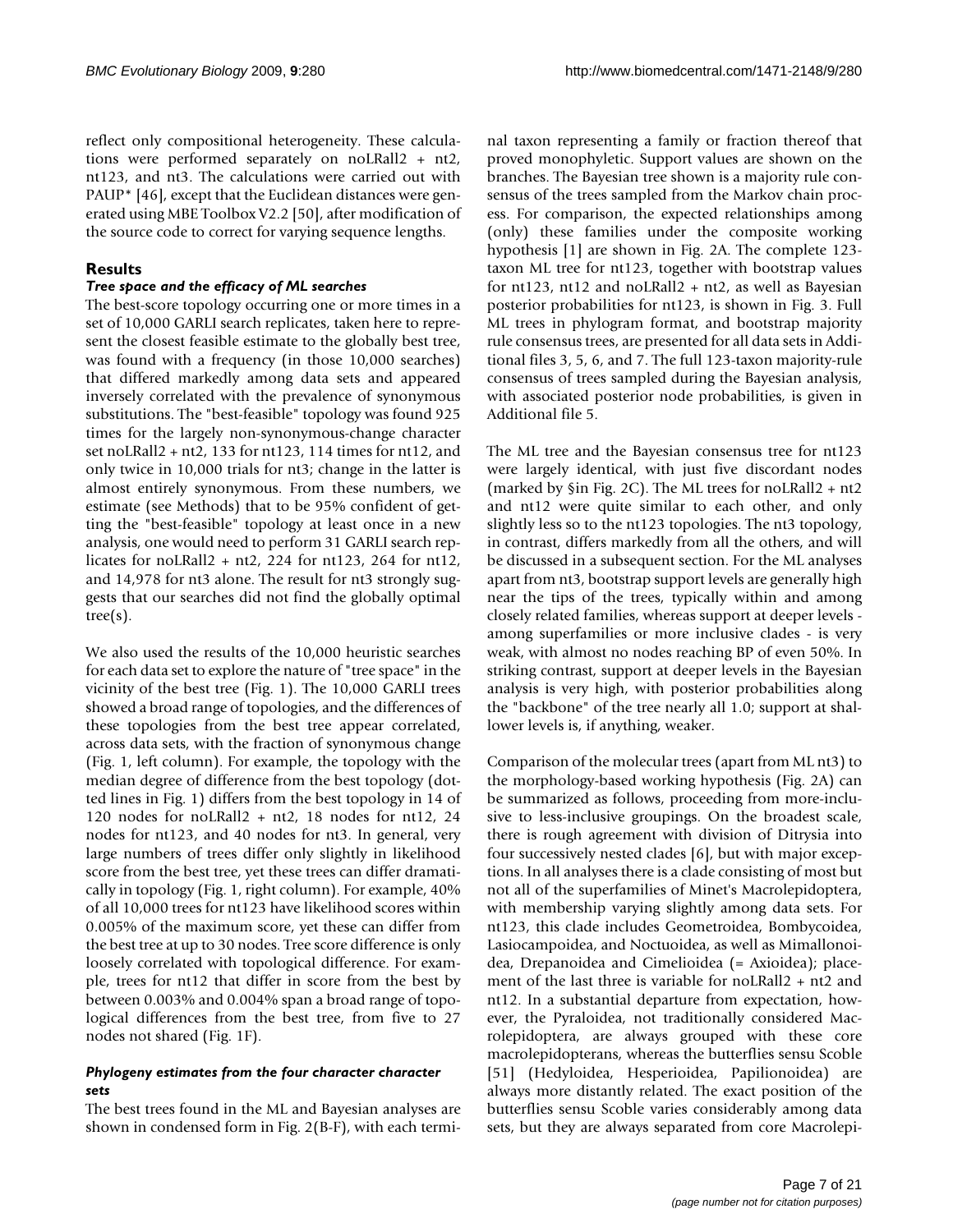<span id="page-7-0"></span>

#### Characterization of tree populations resu ter sets **Figure 1** lting from very-extensive heuristic ML searches (10,000 GARLI runs) on four charac-

**Characterization of tree populations resulting from very-extensive heuristic ML searches (10,000 GARLI runs) on four character sets**. For each character set there are two side-by-side graphs: A, E for noLRall2 + nt2; B, F for nt12; C, G for nt123; D, H for nt3. The left-hand graph plots the number of searches resulting in a tree with given topological difference score (Y axis), against the topological difference itself (X axis), where "topological difference" for each search result tree defined as the number of nodes collapsed in the strict consensus between that tree and the overall best tree ("best" tree). A dashed vertical line marks the median topological difference for each data set. The right-hand graph plots topological difference from the overall best tree (Y axis) against difference in ln L from the overall best tree (X axis), expressed as a percent of the best score, for all trees with likelihood scores within 0.005% of the best.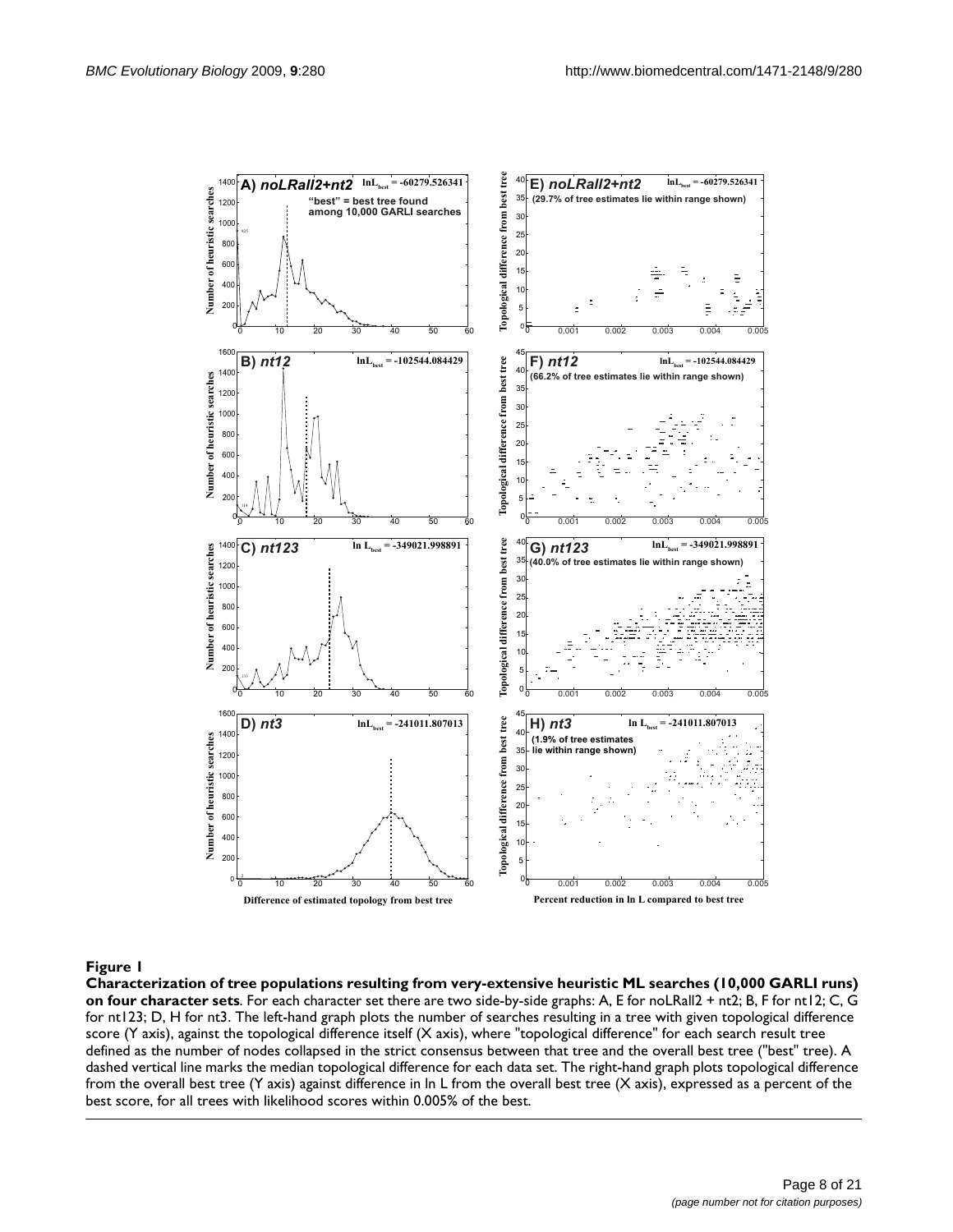<span id="page-8-0"></span>

#### Relationships among sampled families of **Figure 2** Ditrysia, comparing working hypothesis to results of five-gene analyses

**Relationships among sampled families of Ditrysia, comparing working hypothesis to results of five-gene analyses**. Fig. 2A. Relationships among sampled families (only) according to composite working hypothesis [\[5](#page-18-4)]. Figs. 2B-F: Family relationships according to five-gene analyses, condensed from corresponding 123-taxon trees. Black triangles represent multiple exemplars. Bootstrap values (ML analyses) or posterior probabilities (Bayesian analysis) ≥50% are shown above branches. The corresponding 123- taxon trees, with support levels, are given in Additional files [3](#page-18-8), [4](#page-18-12), [5,](#page-18-9) [6](#page-18-10) and [7.](#page-18-11) Fig. 2B. Nt123 ML analysis. Fig. 2C. Nt123 Majority rule consensus tree from Bayesian analysis; "§' symbol marks differences from nt123 ML tree. Fig. 2D. NoLRall2 + nt2 ML analysis. Fig. 2E. Nt12 ML analysis. Fig. 2F. Nt3 ML analysis.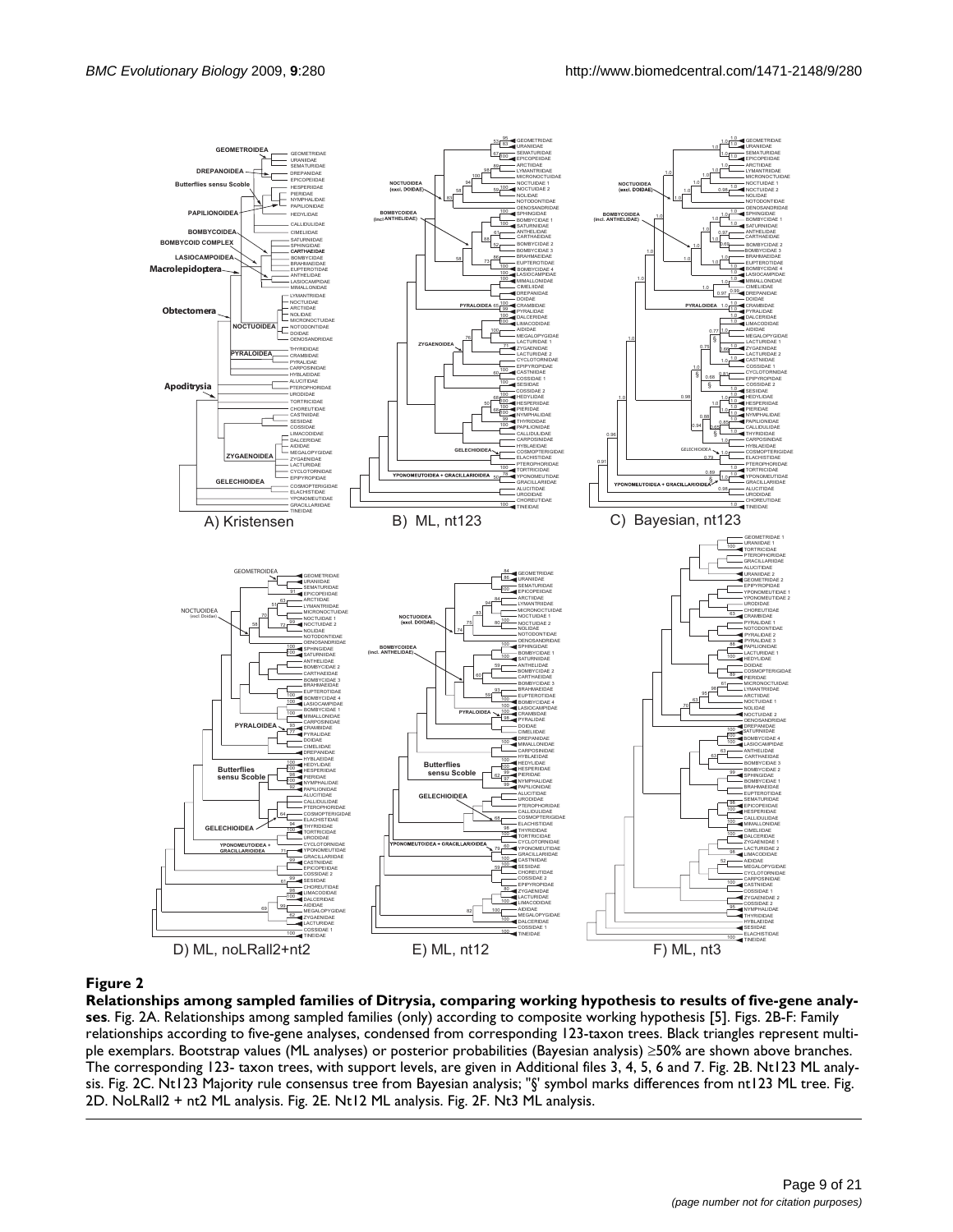<span id="page-9-0"></span>

#### **Figure 3**

**Best 123-taxon ML tree found for nt123**. The ML nt123 topology is shown, with bootstrap values (BP) above branches (cladogram on left) separately calculated for ML nt123, ML nt12, and NoLRall2 + nt2, posterior probabilities from Bayesian nt123 analysis below branches. Dashes denote BP < 50%; brackets around BP or posterior probability mean group not recovered in the best ML tree for that character set and analysis. Branch lengths of the phylogram (right side) are proportional to total nucleotide change in ML nt123 tree. Major clade assignment (column to right of taxon names) according to working hypothesis (Fig. 2A): M = Macrolepidoptera; O-M = non-macrolepidopteran Obtectomera; A-O = non-obtectomeran Apoditrysia; D-A= non-apoditrysian Ditrysia.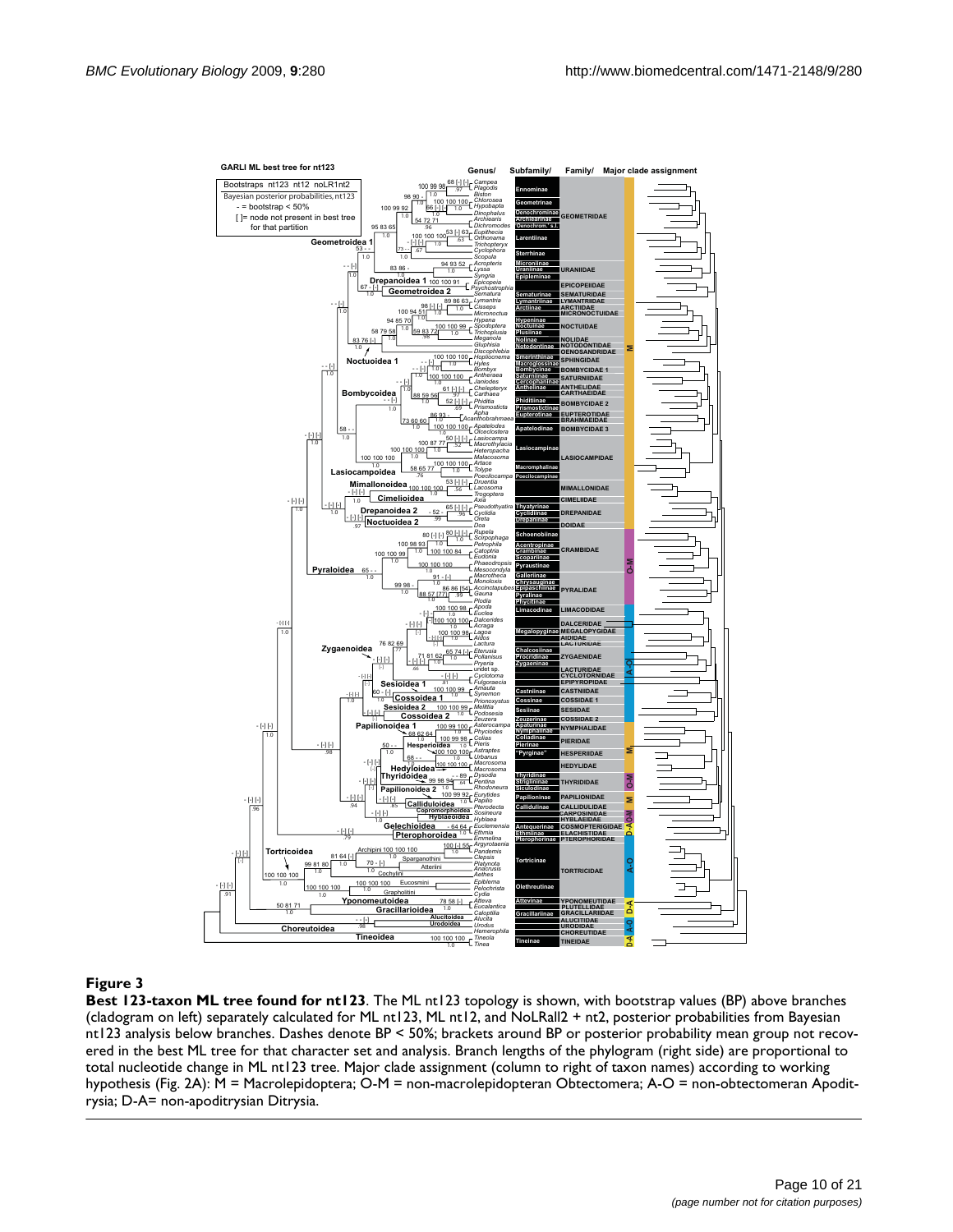doptera + Pyraloidea by at least one lineage containing non-Macrolepidoptera. The remaining macrolepidopteran was the single representative of Calliduloidea, which was variably placed but never grouped with core macrolepidopterans, though it sometimes grouped within butterflies (nt123).

The other hypothesized major clades are also at best partially congruent with the molecular trees. The Obtectomera are never monophyletic, both because of the variable position of the butterflies sensu Scoble, and because each of the non-macrolepidopteran obtectomerans apart from Pyraloidea, i.e., Thyrididae, Hyblaeidae and Carposinidae, is quite unstably placed, sometimes grouping with non-obtectomerans. However, these last three groups are also allied often (always, in the case of Hyblaeidae) with either core Macrolepidoptera or butterflies, and in the nt12 analysis, all Obtectomera except Thyrididae and Callidulidae form a monophyletic group. In contrast, even near-monophyly is never supported for Apoditrysia, as the two non-apoditrysian groups Yponomeutoidea + Gracillarioidea and Gelechioidea are always nested (separately) within lineages that consist otherwise only of apoditrysians.

Support is similarly variable for two smaller-scale proposed groupings of superfamilies (Fig. [2](#page-8-0)A) [[6](#page-18-5)]. The hypothesized clade consisting of butterflies sensu Scoble plus Geometroidea, Drepanoidea, Cimelioidea (= Axioidea) and Calliduloidea is never close to monophyletic; indeed, no subset of even two of these superfamilies is consistently grouped together. In contrast, the proposed grouping of Zygaenoidea + Sesioidea + Cossoidea is recovered fully by nt123, and is at least paraphyletic in trees for other data sets, although the predicted relationship among these superfamilies (Zygaenoidea (Cossoidea + Sesioidea)) was never seen. The butterflies sensu Scoble [[51](#page-19-43)] were monophyletic for data sets excluding nt3. However, the widely accepted relationships among the superfamilies (Hedyloidea (Hesperioidea+ Papilionoidea)) were never recovered; the hedyloids always grouped with the hesperioids, and these with Nymphalidae + Pieridae, to the exclusion of Papilionidae, rendering Papilionoidea non-monophyletic. Monophyly of the "bombycoid complex" [[52\]](#page-19-44) is not supported, as Mimallonoidea never group with Bombycoidea + Lasiocampoidea. Only a single relationship among superfamilies received even moderately strong support in this study: the lone representative of Gracillarioidea was invariably grouped with the two Yponomeutoidea, with bootstrap support as high as 79% (for nt12).

The ML bootstrap support for nodes corroborating or contradicting the broad groupings just discussed is typically very weak (<< 50%). More support is evident, and congruence with previous hypotheses greater, for groupings at or near the superfamily level. Nine previously defined superfamilies were represented in our sample by more than one family. Monophyly was recovered in full for Pyraloidea and Gelechioidea in all analyses, with bootstraps sometimes > 60%, and for Bombycoidea in nearly all analyses, with weaker support. In three other cases, monophyly was consistently supported for a group consisting of at least a significant fraction of the families including the nominate family, and/or a plausible re-circumscription of the superfamily, with bootstrap support most often > 50% and sometimes > 80%. Geometroidea, if re-defined to include Epicopeiidae (included in Drepanoidea by Minet) were always monophyletic, though never with  $BP \geq 50\%$ . A core subset of Zygaenoidea (Aididae, Dalceridae, Lacturidae, Limacodidae, Megalopygidae, Zygaenidae), excluding only the enigmatic, highly divergent, parasitic families Epipyropidae and Cyclotornidae, was always monophyletic, sometimes with strong support (BP > 80%); Zygaenoidea as a whole are monophyletic in the ML nt123 analysis, albeit with weak support. Noctuoidea were always monophyletic, with moderate to very strong support (BP = 74-99%), except that *Doa* (Doidae), by far the longest-branched noctuoid exemplar, was never included. *Doa* grouped weakly instead with Cimeliidae (= Axiidae) or Drepanidae. This result was so surprising that we rechecked the identity of our *Doa* specimen, and reextracted and partially re-sequenced it, to rule out laboratory error. Monophyly or near-monophyly was always lacking for three superfamilies, including Drepanoidea as discussed above. The two families of Sesioidea, Sesiidae and Castniidae, varied in position but always grouped separately with other taxa, never strongly but sometimes with BP > 50%. Papilionoidea, as we have seen, were always paraphyletic with respect to both Hedylidae and Hesperiidae.

The strongest resolution provided by our data lies within superfamilies and families. Most multiply-sampled families are recovered as monophyletic by noLRall2 + nt2, nt12 and nt123, often with very strong BP support. Apart from Noctuidae and Bombycidae, both of which have been previously shown to be non-monophyletic [[14](#page-19-6),[53,](#page-19-45)[54](#page-20-0)], only Cossidae are consistently non-monophyletic for all three data sets, albeit without even modest contrary bootstrap support. The nt123 analysis also fails to recover Lacturidae. Within several of the families and superfamilies that we sampled most extensively, including Geometridae, Pyraloidea, Noctuoidea and Tortricoidea, our results provide some of the first strong tests of hypothesized relationships. These findings are presented in detail in the Discussion.

#### *Tests for significance of non-monophyly*

The results of the Approximately Unbiased tests [\[45](#page-19-37)] for significance of non-monophyly, carried out on eight previously hypothesized higher taxa that were never recov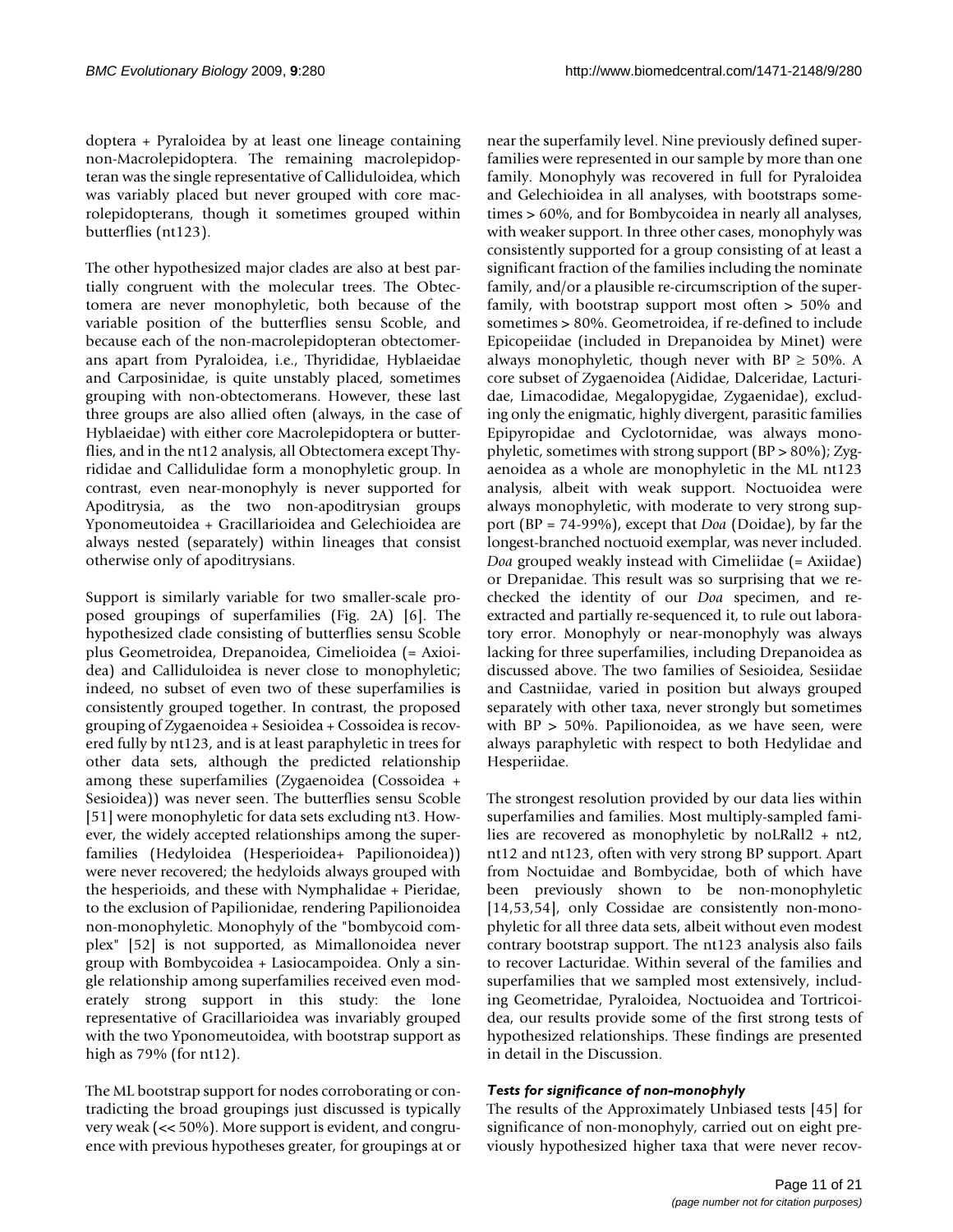ered in our trees, are presented in Table [1](#page-5-0). This test is especially useful for assessing the confidence we can place in conclusions based on partial resolution of relationships, in cases such as the present one, where the data do not unambiguously resolve most or all individual nodes on the tree. By this test, monophyly can be confidently rejected for the hypothesized clade consisting of butterflies sensu Scoble [[51](#page-19-43)] + Geometroidea + Drepanoidea + Cimelioidea + Calliduloidea [\[6\]](#page-18-5), as *P* is less than 0.005 for all three character sets. Monophyly of Macrolepidoptera is rejected significantly by  $nt12$  ( $P = 0.020$ ), but not by either noLRall2 +nt2 (*P* = 0.106) or nt123 (*P* = 0.183). Strongly suggestive evidence is also seen for rejection of Drepanoidea as currently defined (*P* = 0.077). For the remaining five predicted groups, the data do not argue strongly against monophyly.

#### *Pairwise differences and rates of substitution*

Uncorrected pairwise differences among all 123 species, an approximate indicator of the prevalence of multiple substitutions ("saturation"), are mainly in the range of 50-58% for nt3, while those at noLRall2 + nt2 are in the range of 3-8% (data not shown). Nt3 accounts for about 90% of the total character change in the nt123 data set under likelihood analysis, despite comprising only 33% of the total characters (Table [2](#page-11-0)). In contrast, noLRall2 + nt2 contributes only about 9% of total character change despite comprising 58% of all characters. In addition to nt3, the LRall2 character set (nt1 sites in codons specifying leucine or arginine in two or more taxa) also can undergo synonymous change; its average rate of substitution is

<span id="page-11-0"></span>**Table 2: Comparison of tree statistics among character setsa**

quadruple that of the remainder of nt1 characters (noLRall2), in which synonymous change cannot be detected.

#### *Nucleotide composition heterogeneity and its phylogenetic consequences*

The results of chi-square tests for compositional heterogeneity are shown in Table [3.](#page-12-0) Neither for all taxa nor for any of the 13 taxon subsets could homogeneity be rejected for the noLRall2 + nt2 character set. Even with invariant characters (62% of total) removed, only Zygaenoidea were significantly non-homogeneous, due in part to the highly divergent taxon Epipyropidae. In contrast, nt3 showed highly significant heterogeneity across all 123 taxa and within all 13 taxon subsets as well.

Compositional heterogeneity in nt3 may account for some of the unusual properties of the ML topology derived from nt3 alone (Fig. [2](#page-8-0)F). That tree, as noted earlier, differs strikingly from those for all other character sets, and fails to recover a number of groupings strongly supported both by other character sets and by morphology. For example, it breaks up the strongly-supported families Geometridae, Uraniidae and Zygaenidae. The nt3 tree also has markedly lower support levels than those for other data sets. Despite providing about 90% of the total character change, the nt3 character set alone yields bootstrap support > 50% for only about half as many nodes (25) as does the full data set (nt123; 48 supported nodes), fewer even than the noLRall2 + nt2 character set (32 supported nodes).

|                      | A                           | B                           | $A \times B$       |
|----------------------|-----------------------------|-----------------------------|--------------------|
| <b>Character set</b> | <b>Number of characters</b> | Ave. $\triangle$ /character | <b>Tree length</b> |
| ntl23                | $6,633(= 1.0)$              | 35.17                       | $233,312 (= 1.00)$ |
| ntl2                 | 4,422(0.67)                 | 8.76                        | 38,751 (0.17)      |
| nt3                  | 2,211(0.33)                 | 99.79                       | 220,645 (0.95)     |
| nt2                  | 2,211(0.33)                 | 5.63                        | 12,452(0.05)       |
| ntl                  | 2,221(0.33)                 | 15.64                       | 34,579 (0.15)      |
| noLRall2             | 1,631(0.25)                 | 6.57                        | 10,723(0.05)       |
| LRall <sub>2</sub>   | 580(0.09)                   | 26.67                       | 15,469 (0.07)      |
| noLRall2 + nt2       | 3,842(0.58)                 | 5.54                        | 21,283 (0.09)      |

a Based on likelihood analyses of 5-gene, 123-taxon character sets and subsets. The single constraint tree on which parameters are optimized is derived from analysis of nt123.

A, number of characters; B, average number of substitutions per character across all branches; A × B, Tree length = number of substitutions for all characters across all branches. Numbers in parentheses represent comparisons to the nt123 values, defined as 1.0.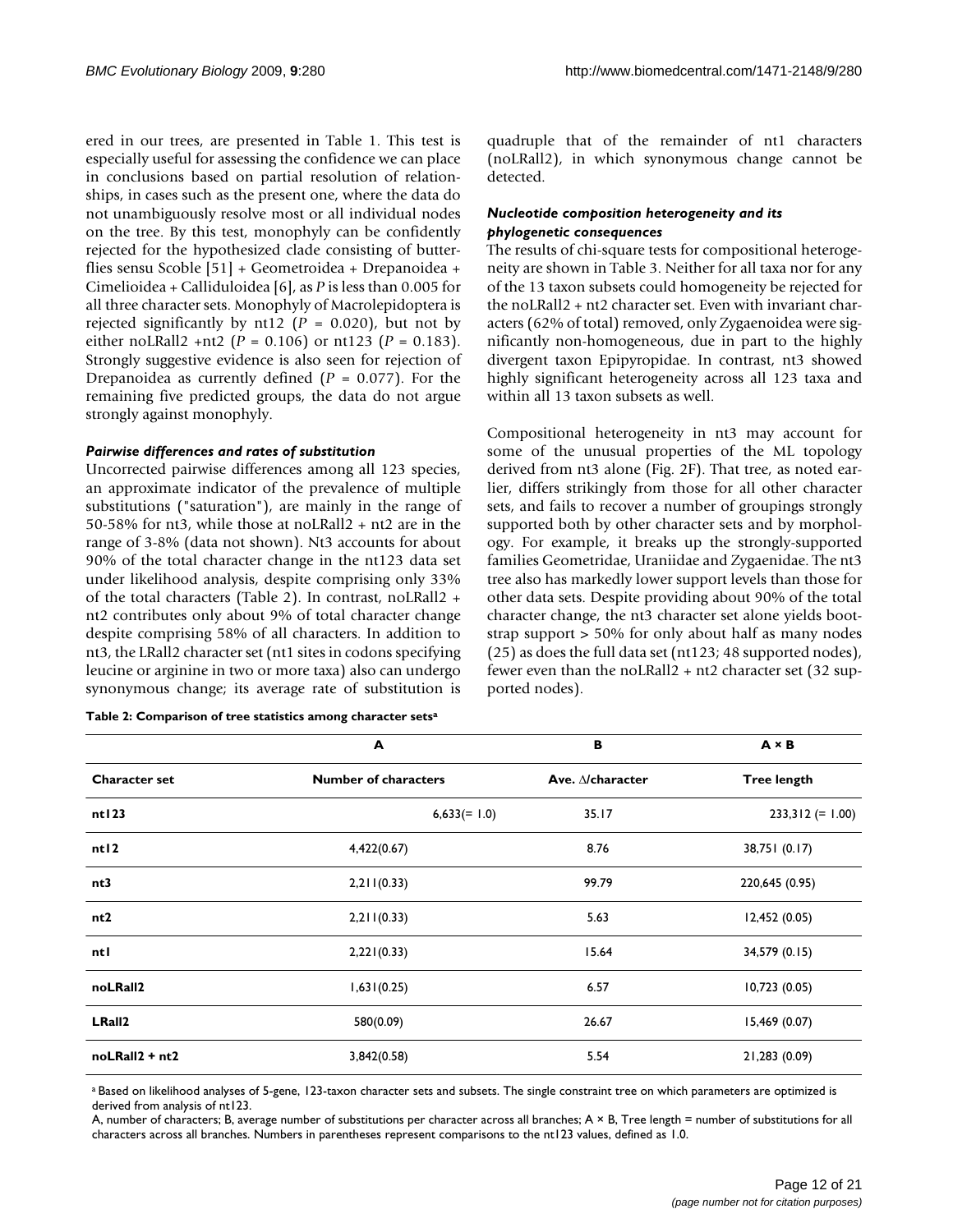| P value for character set                                 |                |                                      |          |  |  |  |
|-----------------------------------------------------------|----------------|--------------------------------------|----------|--|--|--|
| Taxon (number of species)                                 | noLRall2 + nt2 | noLRall2 + nt2 (variable sites only) | nt3      |  |  |  |
| all taxa (123)                                            | >0.999         | >0.999                               | < 0.001  |  |  |  |
| Bombycoidea (13)                                          | >0.999         | 0.995                                | < 0.001  |  |  |  |
| Lasiocampidae (7)                                         | >0.999         | 0.338                                | < 0.001  |  |  |  |
| Geometridae (13)                                          | >0.999         | 0.922                                | < 0.001  |  |  |  |
| Noctuoidea no Doidae (9)                                  | >0.999         | >0.999                               | < 0.001  |  |  |  |
| Papilionoidea(10)                                         | >0.999         | 0.421                                | < 0.001  |  |  |  |
| Tortricidae (9)                                           | >0.999         | >0.999                               | < 0.001  |  |  |  |
| Pyraloidea (12)                                           | >0.999         | >0.999                               | < 0.001  |  |  |  |
| Crambidae (7)                                             | >0.999         | >0.999                               | < 0.001  |  |  |  |
| Pyralidae (5)                                             | >0.999         | >0.999                               | < 0.001a |  |  |  |
| Zygaenoidea (13)                                          | 0.699          | 0.010                                | < 0.001  |  |  |  |
| Zygaenoidea,<br>no Cyclotornidae,<br>no Epipyropidae (11) | 0.816          | 0.043                                | < 0.001  |  |  |  |
| Zygaenoidea,<br>no Cyclotornidae (12)                     | 0.561          | 0.004                                | < 0.001  |  |  |  |
| Zygaenoidea,<br>no Epipyropidae (12)                      | 0.900          | 0.075                                | < 0.001  |  |  |  |
| number of characters:                                     | 3842           | 1467                                 | 2211     |  |  |  |

<span id="page-12-0"></span>**Table 3: Results of Chi square tests of nucleotide composition homogeneity.**

More direct evidence that compositional heterogeneity can affect trees based on nt3 alone comes from comparison of the NJ trees computed from LogDet distances, which correct for compositional heterogeneity, to those computed on ML distances on the GTR + G model, which do not (trees not shown). For nt3, these two trees are very different from each other, sharing only 51 of a possible 120 nodes. For noLRall2 + nt2, in contrast, they are quite similar, sharing 99 of 120 nodes. The case for an influence of composition is further supported by the Neighbor Joining analysis of pairwise Euclidean distances computed from just the proportions of the four nucleotides in each taxon (Additional file [8\)](#page-18-13). The range of the compositional distances themselves (largest minus smallest) is about 4.5 times greater for nt3 than for noLRall2 + nt2. The tree for noLRall2 + nt2 tree is mostly comb-like with short branches, consistent with prevailing compositional homogeneity. The few distinct clusters, reflecting shared

deviation from typical composition, appear to group taxa that are missing a relatively high proportion of data, frequently in the same gene regions. Thus, such compositional heterogeneity as is evident in noLRall2 + nt2 is apparently due to intra- and/or inter-genic heterogeneity coupled with differential sampling of those regions. None of the obviously incorrect groupings (i.e., those contradicting very strong previous evidence) based on composition alone are also found in likelihood or distance analysis based on standard substitution models. The results of the corresponding analyses of nt123 are very similar, providing likewise little evidence for an influence of composition that contradicts very strong previous evidence.

The results for nt3 alone are very different. Here, groupings in the composition-based NJ tree appear to be largely independent of missing data, reflecting instead real differ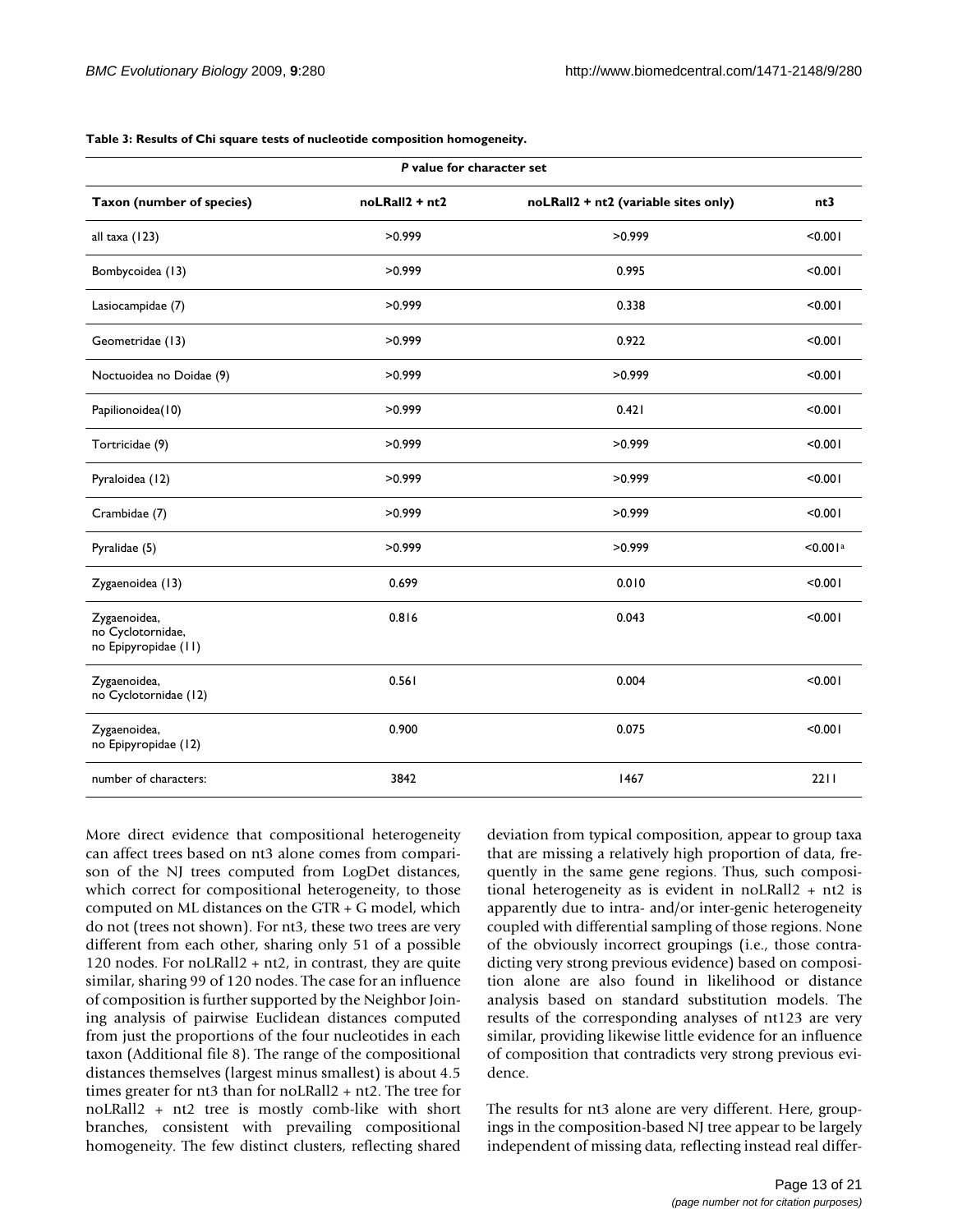ences in mean composition among taxa. In several instances, groups based only on composition match clearly incorrect groupings seen in the ML tree and the NJ tree on ML distances (see Additional files [8](#page-18-13), [9](#page-18-14)). For example, the most derived group in the nt3 NJ tree based on composition pairs one species of Uraniidae with one species of Geometridae, and these together with Tortricidae. Similar though not identical groupings are seen in the NJ tree on GTR distances, reaching bootstrap support as high as 77% and 78%, and also in the ML tree of Fig. [2](#page-8-0)F. Thus, it appears that in the case of nt3 alone, sufficiently aberrant composition can sometimes overwhelm true phylogenetic signal.

#### **Discussion**

In this section we first review the implications of our findings for the analysis of molecular data on deep-level lepidopteran relationships. We then review the bearing of our results on current understanding of those relationships themselves.

#### *Heuristic search efficiency and computational effort*

In preliminary analyses prior to those described here we had repeated each GARLI run 20 times (20), a typical number in applications of this program so far [[14](#page-19-6),[29](#page-19-22)[,30](#page-19-21)]. Surprising discrepancies between the initial tree estimates for different character sets prompted us to wonder if these were really the best available estimates. The ensuing, much more extensive tree searches reported here revealed, first, better trees for all data sets. Moreover, for all data sets except nt3, the same best topology was found many times (114-925, or 1.1-9.3%) in 10,000 searches, making it plausible, though not provable, that we actually found the global ML topology. (For nt3, for which the best topology appeared only twice, we are less likely to have found the global ML tree.) Also revealed by these searches were (to us) surprisingly large sets of near-best trees, with only slightly lower likelihood scores, yet including topologies strikingly different from the best tree, underscoring the limited resolving power of our data.

We tentatively conclude from these results that GARLI analyses of data sets the size of ours should routinely include not just tens of searches but hundreds, if one wants to be confident of having the best feasibly obtainable tree. But, given that the differences between our initial trees and the better ones found subsequently are very weakly supported by any measure (see below), is the improvement worth the large additional computational effort? The answer is often likely to be yes, for at least two reasons. First, some types of hypothesis tests for which tree estimates are used do not explicitly take topological uncertainty directly into account, thereby placing a premium on the accuracy of the input tree. For example, in our study, the improved tree estimates generally raised the *P* values of the significance tests for non-monophyly of previously-proposed groups, as compared to those based on the initial trees found using just 20 GARLI searches (data not shown). In 16 total comparisons, the new *P* value was equal to the initial one in two, moderately to substantially larger in ten, and smaller (slightly) in just four. These differences were caused specifically by change in the unconstrained tree estimates.

A second reason to value even small, hard-won improvements in likelihood score is that some problems, including ditrysian phylogeny, may be difficult enough to resist strong resolution by any one data source for a long time to come. In the interim, the most convincing means of favoring one hypothesis over another may be congruence among multiple data sets, each providing only weak support by itself. Thus, credibility is lent to the phylogeny estimates presented here, despite their low support levels, by the fact that very similar relationships among lepidopteran superfamilies are emerging from an independent molecular study using a different but comparable gene sample, and a larger taxon sample (M. Mutanen, L. Kaila, N. Wahlberg, personal communication).

#### *Support levels and possible reasons for low bootstrap support at deeper levels*

The overall pattern of bootstrap support in our ML analyses is that families and divergences within them are generally strongly supported; superfamilies and divergences within them are only sometimes strongly supported; and relationships among superfamilies almost always have very weak support, with bootstraps often < 20% (see Additional files [4](#page-18-12) and [7](#page-18-11)).

Why is support along the "backbone" so low? There are several possibilities. First, given the extensive search needed to find the best feasibly-obtainable ML trees, low ML bootstrap support at deeper levels might be thought to reflect insufficient effort - a single GARLI search - on each pseudo-replicate. Search effort surely has some effect on bootstrap efforts, but we doubt that it is the main explanation. The literature on per-replicate search effort required for accurate bootstrap percentage estimation [[55](#page-20-1),[56\]](#page-20-2), while limited thus far to parsimony analyses, suggests that a plateau in mean BP is quickly reached as one increases heuristic search effort from simplified fast methods to somewhat more elaborate methods (e.g. limited branch swapping) to full standard search methods (e.g., those incorporating extensive branch swapping). It further suggests that the plausible prediction of increased BP with more thorough searches is realized mainly for BP values which were low to begin with. Preliminary experiments included in our initial analyses (data not shown) point in the same direction: very low initial BP values sometimes increased substantially (up to 20-30% in abso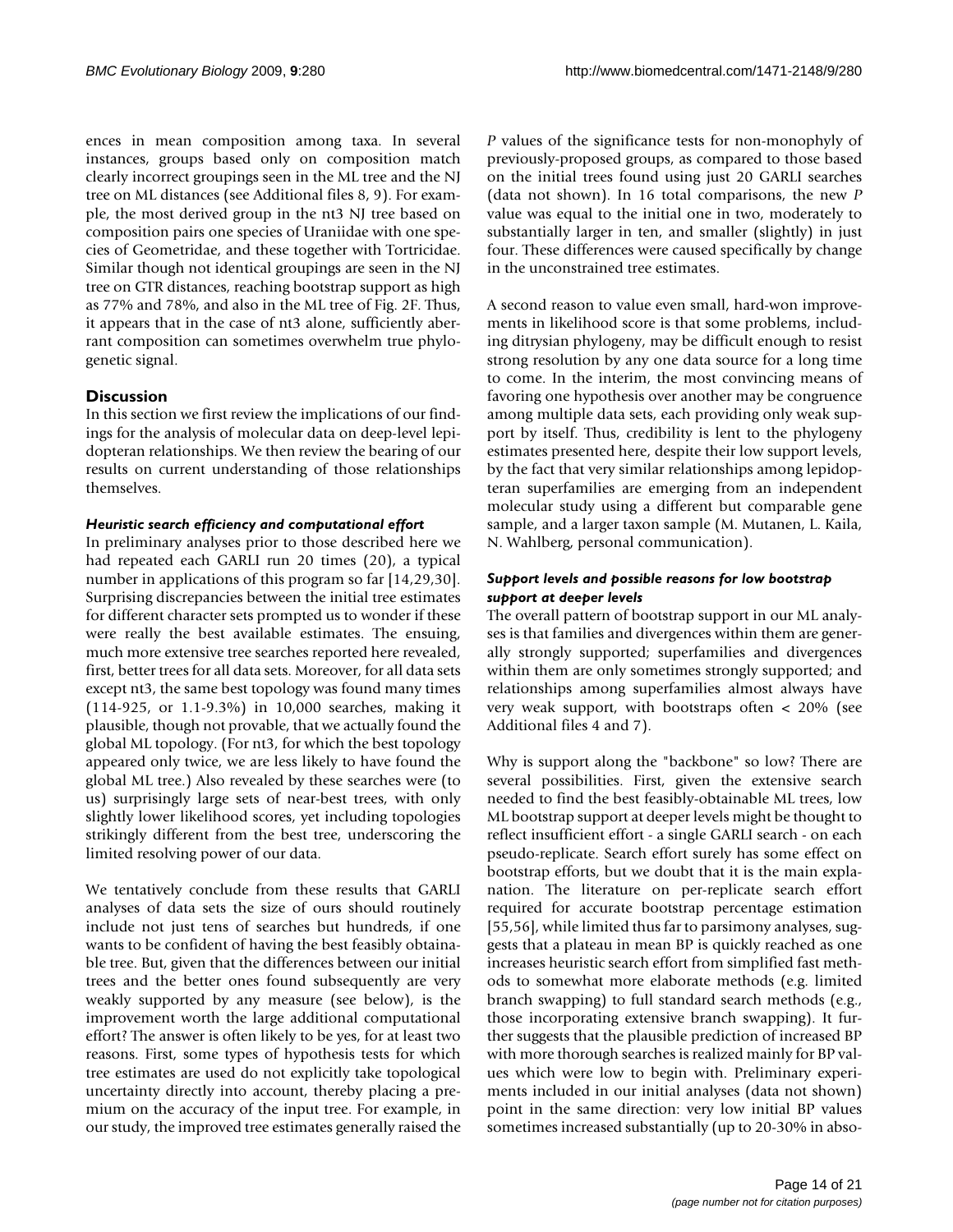lute value) with increased search effort per pseudo-replicate, but never reached moderate or strong levels  $(≥ 70%)$ ; initially high BP values ( $\geq 80\%$ ) changed little with increased pseudo-replicate search effort.

Strong conflict among genes is a second possible explanation for low BP values at deeper levels, but in our data set, the rare instances of such conflict are restricted to withinfamily relationships (see Additional file [3\)](#page-18-8). Support might have been higher had our ML analysis modeled synonymous and non-synonymous character sets separately, but the near-identical topologies produced by our unpartitioned ML and partitioned Bayesian analyses for all nucleotides suggests that the effect would not be dramatic. The most plausible explanation for low support is that the branches along the "backbone" are very short, as evidenced in the phylogram of Fig. [3](#page-9-0), in contrast to the very long branches subtending some superfamilies (e.g., Tortricoidea, Lasiocampoidea, Hesperioidea) and/or subgroups therein. Short internodes along the "backbone", which may reflect rapid radiation, suggest that very large amounts of sequence, as well as more accurate modeling of character change, will be needed to firmly resolve these nodes.

In contrast to low support under ML, posterior probabilities along the "backbone" in the Bayesian analyses were very high, mostly 1.0. The sole purpose of our Bayesian analysis was to examine the effect of partitioned analysis on tree topology. The interpretation of the associated posterior probabilities is problematic, due to their oftenreported tendency toward "overcredibility" (e.g. [[41](#page-19-33),[57](#page-20-3)[,58](#page-20-4)]). Lewis et al. [\[59](#page-20-5)] attribute "overcredibility" to the failure of the tree-proposal step in current Bayesian phylogenetic algorithms to allow the possibility of polytomies. In the absence of true signal, this restriction can artificially confer very high posterior probabilities on arbitrary resolutions. This explanation seems quite consistent with our findings.

### *Differing properties among character sets and their implications*

Several potential benefits motivate our focus on separating and independently analyzing sites undergoing synonymous versus non-synonymous change, as exemplified by our distinction between the character sets "noLRall2 + nt2" and "LRall2 + nt3". These categories can be defined in all protein-coding sequences, and the substitutions they undergo are known to follow markedly different rules. To some extent, then, they provide independent lines of phylogenetic evidence, thereby boosting our confidence in groupings that they separately recover. Separate analysis also allows us to discover the evolutionary properties peculiar to each, and to account for these when considering the two character sets together. Thus, it is reassuring that although there are numerous differences in detail involving nodes with little support, particularly at deeper levels, trees based on noLR + nt2, nt12 and nt123, which though not fully independent span a gradient from entirely non-synonymous to predominantly synonymous evolution, are quite similar overall. They are generally concordant for nodes with modest to strong BP support. Even moderately strong conflict - reciprocal BP ≥ 70% support for incompatible groupings - is essentially absent.

Analysis of nt3 alone, however, complicates the picture. Despite contributing about 90% of the total evolutionary change for nt123, nt3 by itself provides relatively weak resolution, and fails to recover many well-established nodes. Yet when added to  $nt1 + 2$ , it can often greatly increase support for those nodes (e.g. Geometridae, Pyraloidea, Yponomeutidae), particularly at shallower levels, providing dramatic examples of "hidden support" [[60](#page-20-6)]. On the other hand, adding nt3 sometimes markedly *decreases* support for deeper nodes, e.g. Gelechioidea, "core" Zygaenoidea, Yponomeutoidea + Gracillarioidea. Nt3 seems to contain a complex mixture of true phylogenetic signal and conflicting signal from non-phylogenetic sources. The latter undoubtedly stems in part from nonhomogeneity of base composition. It appears that for shallower divergences the non-phylogenetic signal in nt3 is relatively easily overcome by the addition of non-synonymous signal. For deeper divergences, in contrast, it appears that either true phylogenetic signal at nt3 is weakened by saturation, or non-phylogenetic signal becomes relatively stronger, or both, leading typically to less resolving power. And yet, nt3 does carry some true signal for deeper divergences, possibly because it undergoes at least some non-synonymous change. For example, it is probably not coincidence that only with nt3 included do we completely recover, albeit with weak support, both Zygaenoidea and Sesioidea + Cossoidea + Zygaenoidea. Our analyses of nt3 alone provide one of the first examples of an influence of compositional heterogeneity on estimated phylogeny at relatively low taxonomic levels; previous demonstrations have mostly involved much deeper divergences (but see Gruber et al. [[61\]](#page-20-7)). One might take comfort in the disappearance of the obvious effects of composition on topology when nt3 is combined with other character sets. Compositional heterogeneity remains a likely contributor, however, to the instability and lower support that inclusion of nt3 brings to some deeper-level groupings. The problem cannot be easily dismissed.

Given that different character sets can differentially support, and/or obscure, each individual node, treating all character sets as belonging to a single population of characters (as in our nt123 ML analysis) is clearly not the most effective way of extracting phylogenetic information from the data set. Ideally, one would analyze all character sets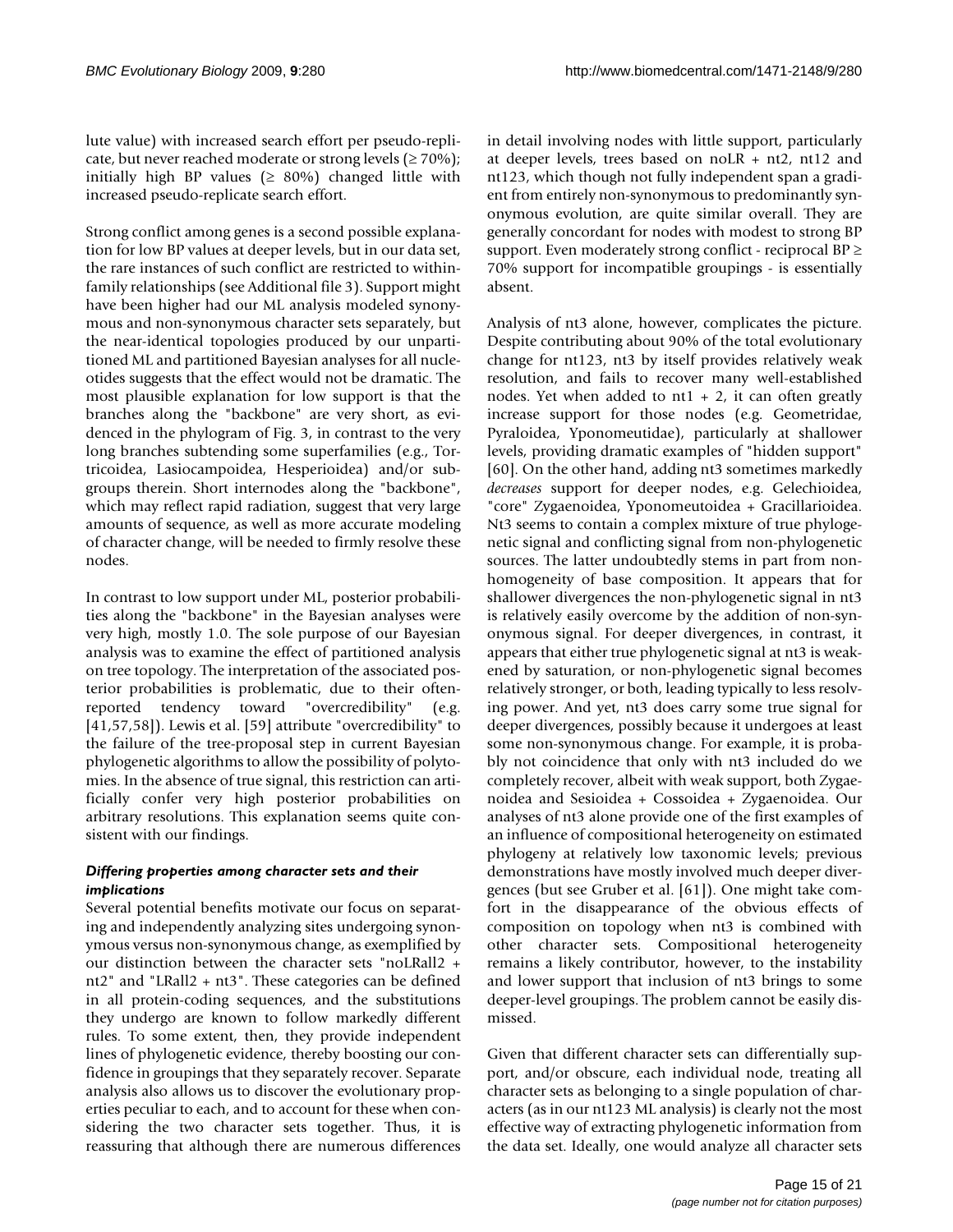simultaneously, using a model that fully accounted for the differences in evolutionary behavior among them. The widely-available methods for partitioned analyses, however, do not yet include correction for heterogeneity of nucleotide composition, a key point of difference between mainly synonymous and mainly non-synonymous character sets. In the review below, we therefore adopt an interim strategy for assessing progress on ditrysian phylogeny: a group is considered to be supported by the data set as a whole to the degree that it is (a) strongly supported by one or more character sets, and (b) at most weakly contradicted by others. At present, no single analysis can tell the whole story.

#### *Current understanding of ditrysian phylogeny*

In this section we ask, how much progress did this exploratory study yield toward a robust phylogeny estimate for Ditrysia, and toward testing the working hypotheses compiled by Kristensen [\[5\]](#page-18-4)?

The near-total lack of strong support for nodes subtending multiple superfamilies, with especially low bootstraps along the "backbone", is sobering. We expected more from 6.7 kb of sequence data chosen specifically for their suitability for addressing this problem. It appears that robust node-by-node resolution of among-superfamily ditrysian relationships will require several to many times as much sequence as analyzed here, in addition to expanded taxon sampling, particularly among the nonobtectomeran lineages. Fortunately, two independent efforts to provide such additional data are underway (see <http://www.Leptree.net>).

Low bootstraps for deep nodes notwithstanding, however, our current data do provide important first steps toward resolving ditrysian phylogeny. How can this be? Conventional bootstrap values can greatly underestimate the amount of structure present in a large, noisy data set, because they take into account only nodes that agree completely between pseudo-replicate trees, ignoring partial agreement on those groupings [[62](#page-20-8)]. Thus, given the taxon sample size, we think that the approximate overall concordance of our trees with the "backbone" hypothesis in Fig. [2A](#page-8-0) is unlikely to be accidental, despite the lack of bootstrap support. Our results provide some of the first quantitative phylogenetic evidence for broad subdivisions of Ditrysia resembling those of Minet [\[6\]](#page-18-5), albeit with important differences. The clearest point of correspondence is that all analyses apart from nt3 yield a clade consisting of most Macrolepidoptera plus one or more nonmacrolepidopteran Obtectomera, and excluding all nonobtectomerans.

This mostly macrolepidopteran clade, however, also harbors one of the strongest departures from the working hypothesis. The Pyraloidea, traditionally considered nonmacrolepidopterans, invariably group with the "core" Macrolepidoptera identified here (which exclude butterflies), while the butterflies sensu Scoble, always traditionally considered macrolepidopterans, never do so. Despite weak support for individual nodes, the Approximately Unbiased test [\[45](#page-19-37)] provides statistical evidence against monophyly of the Macrolepidoptera as previously defined (Fig. [2A](#page-8-0)), significantly rejecting it for nt12 (*P* = 0.02) although not for the other character sets. Minet's [\[6\]](#page-18-5) exclusion of Pyraloidea from Macrolepidoptera was based on their supposed lack of his synapomorphy 17, a feature of the base of the forewing. Recent unpublished observations by one of us (MAS), however, strongly suggest that this feature is in fact characteristic of pyraloids. The distribution of this trait deserves further study in other superfamilies as well.

The existence of a clade comprising "core Macrolepidoptera" plus Pyraloidea, which we predict that future work will confirm, is likely to prompt re-examination of hypotheses about the evolution of the thoracic or abdominal ultrasound-detecting "ears" that characterize the superfamilies Noctuoidea, Geometroidea, Drepanoidea and Pyraloidea. These together contain over 90% of species in the putative clade. The "ear" found in each superfamily shows a unique location and anatomy, and has been thought to represent an independent origin. Our result prompts contemplation, at least, of the possibility of fewer origins, conceivably even a single origin in the common ancestor of the proposed clade (though there is disagreement among the authors of this work regarding the plausibility of this hypothesis). This alternative hypothesis would require only a few independent losses of the "ear," in the ancestors of Bombycoidea + Lasiocampidae, Cimeliidae (= Axiidae), and Sematuridae + Epicopeiidae. The observation [\[9\]](#page-19-1) that the anatomy of the "ear" and/or the location of its opening can vary between sister families (Pyralidae versus Crambidae) or between sexes within the same family (Uraniidae) suggests that transformation among widely differing types of "ear" is at least plausible.

The unexpected position of the butterflies is also reflected in the strongest result from our tests for non-monophyly, namely the decisive rejection (*P* < 0.005, all character sets) of the proposed clade aligning butterflies and allies with Geometroidea, Drepanoidea, Cimelioidea (= Axioidea) and Calliduloidea [\[6\]](#page-18-5). In our trees, no two of these taxa consistently group with or even near each other. It seems safe to abandon this conjecture. An alternative hypothesis about phylogeny of the major macrolepidopteran groups, grouping Geometroidea with Noctuoidea and these together with Bombycoidea + Lasiocampoidea, is worthy of contemplation because it is supported, albeit weakly, in all our analyses. In contrast, placement of the several small, morphologically isolated and highly divergent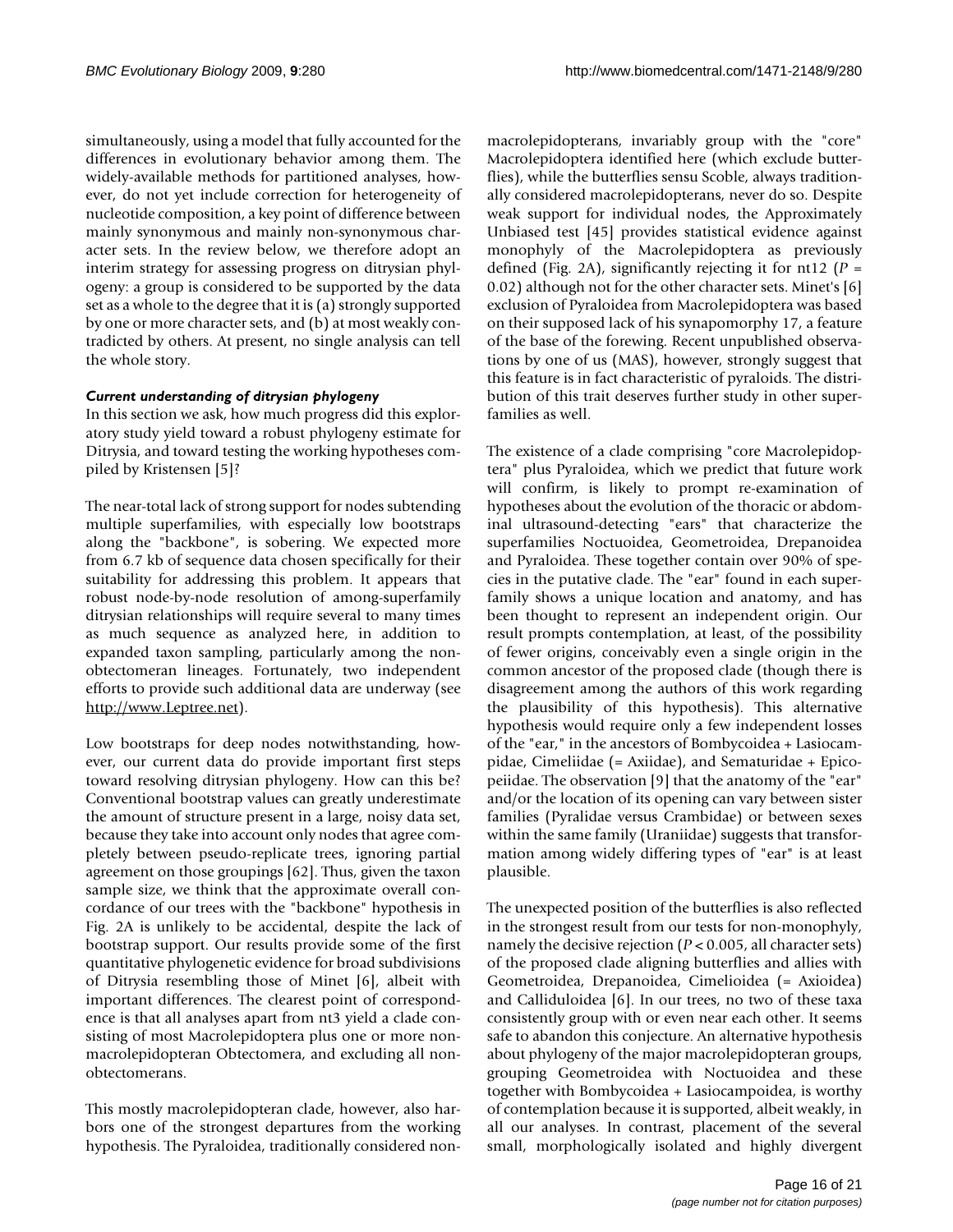macrolepidopteran superfamilies may be very difficult. The problem is illustrated by the unstable position of Mimallonidae and our inability to significantly reject their alliance with Bombycoidea and Lasiocampoidea, despite their failure to ever group near these superfamilies.

Within several large superfamilies of the "core Macrolepidoptera + Pyraloidea" clade, our results provide some of the first strong tests of hypothesized relationships (Figs. [2,](#page-8-0) [3\)](#page-9-0). In Geometroidea, our findings corroborate, albeit with weak support, the grouping of Sematuridae, which lack abdominal tympanal organs, with Uraniidae and Geometridae, which possess them. A novel result is that all data sets place Epicopeiidae, included in Drepanoidea by the working hypothesis, either next to or within Geometroidea. The strongest signal comes from nt123, which resolves Epicopeiidae as sister group to Sematuridae ( $BP = 67\%$ ), with which they share the lack of tympanal organs. Within Geometridae, one of the largest families of Lepidoptera, we sampled all subfamilies, finding moderate to very strong support for nearly all relationships among these (Fig. [3](#page-9-0)), and strong agreement with groupings seen in other recent molecular studies of this family [[21](#page-19-13)[,63](#page-20-9)].

In Noctuoidea, our findings very strongly (BP = 94-100%) corroborate previous morphological and/or molecular evidence for monophyly of: (a) the quadrifid forewing clade of families; (b) within this, the clade of "trifine" hindwing subfamilies; and (c) a clade comprising most quadrifine hindwing Noctuidae plus Arctiidae and Lymantriidae, excluding Nolidae (the "LAQ" clade of Mitchell et al. [\[53](#page-19-45)]), *contra* recent morphology-based hypotheses [[64\]](#page-20-10). The recently erected family Micronoctuidae [[64\]](#page-20-10) also appears to fall in the "LAQ" clade. The most surprising result is the failure of *Doa* (Doidae) to group with the remaining Noctuoidea, despite its possession of the very distinctive morphological synapomorphies of the superfamily, including a metathoracic tympanal organ and two MD setae on larval T3 [[65](#page-20-11)]. No position for *Doa* is strongly supported, however, and noctuoid monophyly is not significantly rejected by the Approximately Unbiased test. Thus, it remains possible that *Doa* will group with other noctuoids upon further gene and taxon sampling. The postulated sister group relationship between Doidae and Notodontidae [\[65\]](#page-20-11), on the other hand, now seems very unlikely, given the strong support ( $BP = 83\%$ , nt123) for a clade comprising all sampled Noctuoidea except *Doa*.

Pyraloidea are recovered by all data sets (except nt3), albeit with low support ( $BP = 65\%$ , nt123). Though our sampling of subfamilies is incomplete, the five genes appear to offer strong resolution of relationships within this superfamily, including very strong bootstrap support

 $(BP \ge 99\%)$  for monophyly of both Pyralidae and Crambidae as sampled. Divergences among all exemplars of Pyralidae, representing all five subfamilies, were strongly resolved (BP 80-100%). Relationships among subfamilies nearly match a previous morphology-based tree [\[66](#page-20-12)], requiring only a trade in position of the subfamilies Pyralinae and Phycitinae. In Crambidae, relationships of the five (of 14) subfamilies sampled were also strongly resolved, corresponding well to the morphological hypothesis of Yoshiyasu [[67](#page-20-13)], less well to that of Solis and Maes [[16](#page-19-8)].

In contrast to their success in the foregoing clades, our data do not strongly resolve relationships of the butterflies sensu Scoble [\[51](#page-19-43)]. The three superfamilies do form a clade, but only in analyses excluding nt3, and neither the monophyly of Papilionoidea, nor any of the accepted relationships among the families thereof except the basal position of Papilionidae, is supported by any analysis. On the other hand, the Approximately Unbiased test (Table [1](#page-5-0)) does not reject monophyly for Papilionoidea (P > 0.38), and bootstrap supports are mostly low for groupings contradicting expectation, the highest being 68% for the unexpected pairings of Hedylidae with Hesperiidae and Pieridae with Nymphalidae. Thus, apart from qualitatively corroborating Scoble's grouping of *Macrosoma* (Hedylidae) with butterflies rather than Geometridae, we are unable to strongly confirm or refute any previous hypothesis about butterfly relationships. Our results raise the possibility, however, that butterfly relationships will undergo significant revision as more data accumulate.

Evidence both for and against predicted relationships is less strong in the lower ditrysian lineages than in Obtectomera, which were much more extensively sampled. Nonetheless, some tentative conclusions emerge. Two non-apoditrysian lineages are always nested well inside the Apoditrysia as currently defined, the monophyly of which is consequently never supported. The pairing of Yponomeutoidea and Gracillarioidea, a novel grouping so far as we are aware, is the most strongly supported among-superfamily relationship in our study (BP = 79%, nt12).

Within the lower Apoditrysia ("A-O" in Fig. [3\)](#page-9-0), one of the few previous postulates of among-superfamily relationships [[6\]](#page-18-5) groups Zygaenoidea with Sesioidea + Cossoidea. Agreement between our analyses and previous hypotheses is ambiguous throughout this putative clade, suggesting signal too weak to be decisive. The proposed groupings are only sometimes monophyletic, and yet never strongly contradicted. The trio of superfamilies is fully recovered by nt123 (Fig. [2B](#page-8-0)), albeit with very weak support, and is at least somewhat coherent in the other analyses. In the nt12 tree (Fig. [2E](#page-8-0)), for example, it is basal and para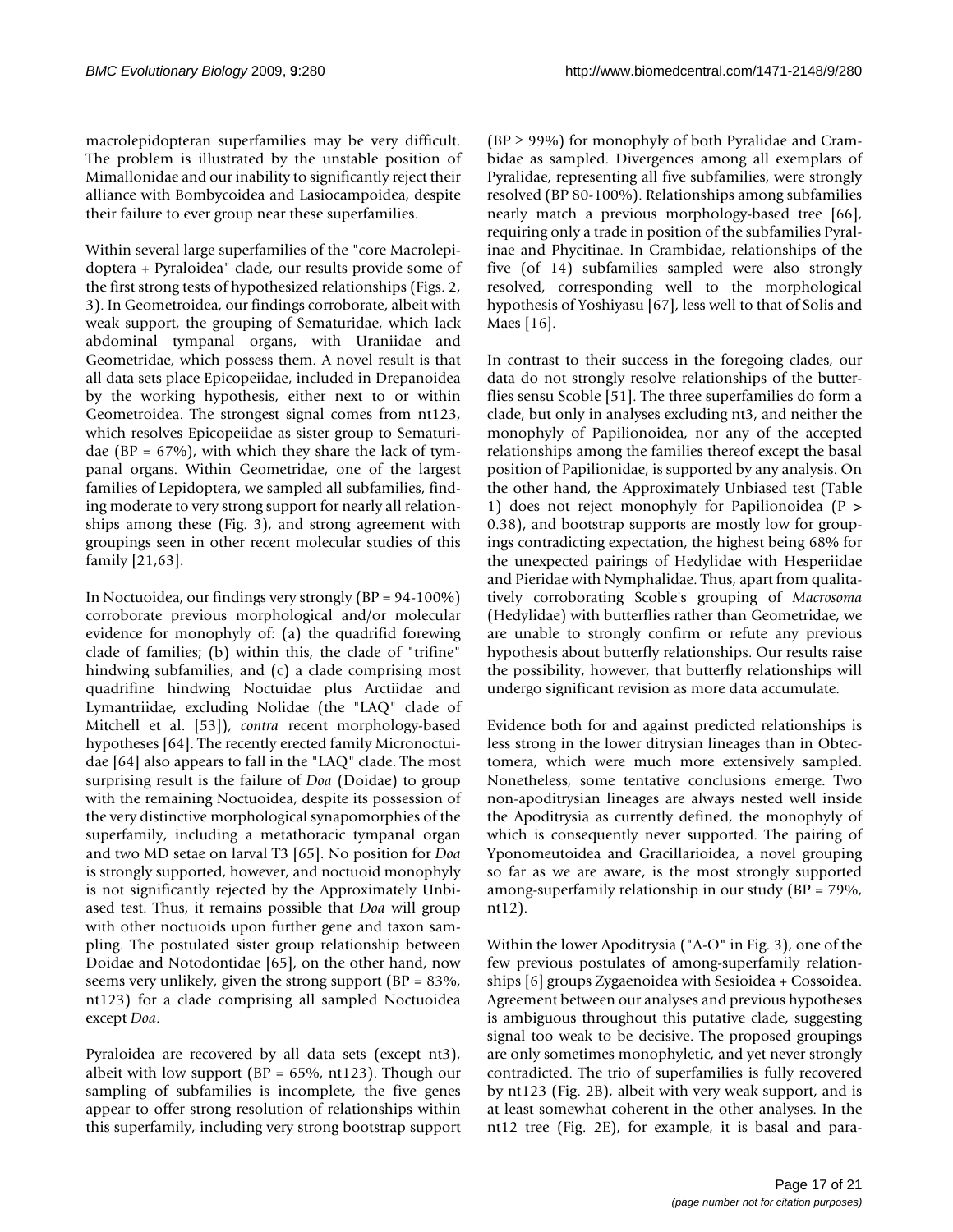phyletic with respect to all other taxa except Tineidae. Thus, the proposed grouping Sesioidea + Cossoidea is never monophyletic, but in nt123 it is at least paraphyletic, comprising the two lineages most closely related to Zygaenoidea. Within this assemblage, however, neither Sesioidea (Sesiidae + Castniidae) nor Cossidae are monophyletic in any analysis.

Our data provide similarly qualified support for Zygaenoidea, the monophyly of which is uncertainly established by morphology [\[68](#page-20-14)]. The eight families sampled (of 12) were grouped together by one data set, nt123, but with weak support. We did however find a consistently monophyletic core group of six zygaenoid families, with bootstrap support as high as 82% (nt12, Fig. [2](#page-8-0)E). Excluded from the "core Zygaenoidea" were the parasitic families Epipyropidae and Cyclotornidae. The weaklysupported sister group relationship between these families seen in nt123 (Fig. [2B](#page-8-0)) seems credible, despite the exceptionally long branches subtending both, because of their bizarre shared larval habit of ectoparasitism on Auchenorrhyncha. Within the "core Zygaenoidea" we find qualified support for the morphologically-defined "limacodid group" of families [[68\]](#page-20-14), here represented by Limacodidae, Dalceridae, Megalopygidae and Aididae. These form a clade, weakly supported, in the noLRall2 + nt2 tree, and a paraphyletic group in other analyses. Relationships within the "limacodid group" agree partially with the morphological cladogram of Epstein [\[69\]](#page-20-15), in that Dalceridae are most often grouped with Limacodidae (nt123, noLRall2 + nt2), albeit with weak support. The only strongly supported node, however, unites Aididae with Megalopygidae ( $BP \geq 99\%$ ), in which they were formerly included, *contra* Epstein's hypothesis grouping them with Dalceridae + Limacodidae. Within Zygaenidae our data moderately to strongly support the relationships reported by Niehuis et al. [[70](#page-20-16)] for the three subfamilies sampled.

In Tortricoidea, finally, though our sampling is limited to two of three subfamilies and six of 21 tribes, the five genes appear able to offer decisive resolution, as all nodes are strongly supported. Support is 99-100% for monophyly of the two subfamilies as thus far sampled. The representative of Cochylini, in the past treated as a separate family [[71](#page-20-17),[72\]](#page-20-18), was strongly placed as sister group to the two other sampled tribes of Tortricinae, consistent with the proposal of Kuznetsov and Stekolnikov [[73](#page-20-19),[74\]](#page-20-20).

#### **Conclusion**

The five genes/6.7 kb and 123 species analyzed here provide sufficient information to: (a) corroborate the broad outlines of the current working phylogenetic hypothesis for Ditrysia; (b) conclusively demonstrate that several prominent features of that hypothesis, including the position of the butterflies, need revision; and, (c) strongly resolve the majority of family and subfamily relationships

within superfamilies as thus far sampled. However, these data alone cannot strongly resolve node-by-node relationships among superfamilies of Ditrysia. Such resolution will clearly require a substantial increase in both sequence and taxon sampling. Moreover, given the complexity of character variation at deeper levels of divergence, especially the saturation and strong compositional heterogeneity characterizing nt3, full resolution of ditrysian relationships will require careful dissection of true from misleading phylogenetic signal.

#### **Abbreviations**

BP: Bootstrap Percentage; GARLI: Genetic Algorithm for Rapid Likelihood Inference [[33\]](#page-19-25); GTR + G + I: General Time Reversible substitution model with Gamma distribution correction for among-site rate variation and a separate class of Invariant sites; ML: Maximum Likelihood; NJ: Neighbor-joining tree-building algorithm; Nt1, nt2, nt3: codon position 1, codon position 2, codon position 3, respectively; NoLRall2: subset of nt2 sites (columns in the data matrix) which excludes all those occurring in codons which specify either leucine in two or more taxa, or alanine in two or more taxa; LRall2: complement of the preceding; a subset of nt2 sites which includes only those occurring in codons which specify either leucine in two or more taxa, or arginine in two or more taxa; RT-PCR: reverse transcription from mRNA; followed by DNA PCR.

#### **Authors' contributions**

JB, JWB, SC, MPC, DRD, AH, AYK, CM, CP, JCR, AR, and SW participated in the design and coordination of the study. JBA, JB, SC, DRD, ME, WH, AH, DHJ, AYK, IJK, CM, MAS and SHY collected and identified specimens. JCR directed, and JCR and SC participated in, generation and alignment of the sequence data. MPC, AYK, JCR, AZ and ALB performed the phylogenetic analyses, which were led by AZ. MPC, CM, CP, JCR, AR, SW and AZ participated in drafting the manuscript, coordinated by CM, and all the authors participated in the editing of the manuscript. All the authors read and approved the final manuscript.

#### **Additional material**

#### <span id="page-17-0"></span>**Additional file 1**

*Specimen information and Genbank numbers. For each specimen sequenced we list superfamily, family, genus and species name, code name, collection locality, GenBank accession numbers for all sequences, and missing and partial sequences. Numbers after the superfamily name indicate number of families sampled/number of families total. An L in parentheses after the species name means the specimen sequenced was a larva; a P in parentheses means it was a pupa. All other specimens were adults. An 'X' in the Genbank number table means that no sequence was obtained for that gene in that taxon.*

Click here for file

[\[http://www.biomedcentral.com/content/supplementary/1471-](http://www.biomedcentral.com/content/supplementary/1471-2148-9-280-S1.XLS) 2148-9-280-S1.XLS]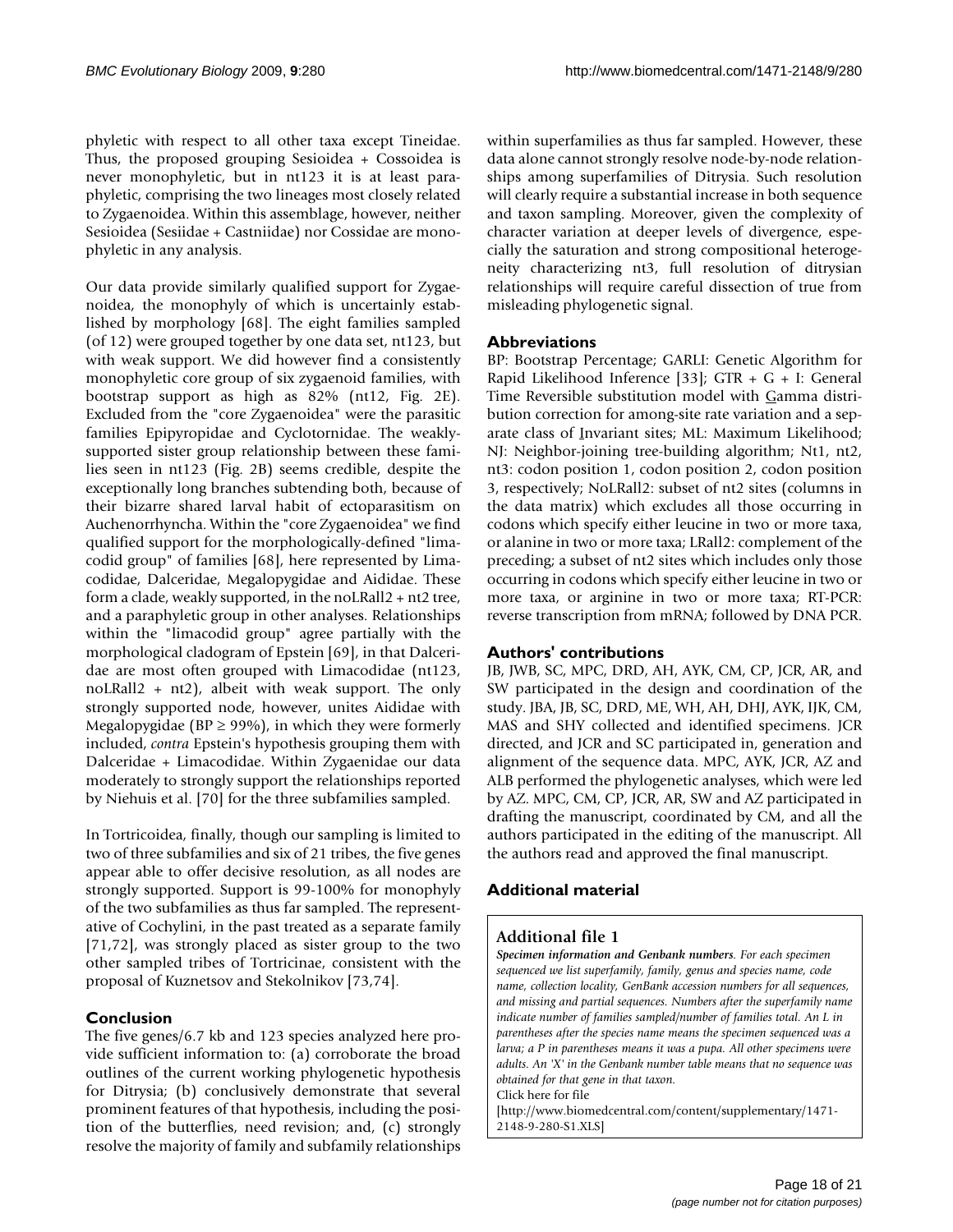# <span id="page-18-7"></span>**Additional file 2**

*Data matrix. The final sequence alignment, excluding alignment-ambiguous regions, is presented in sequential Nexus format. The file includes charsets for different genes, nucleotides and LR/noLR. Taxon names are the code names given in Additional file [1.](#page-17-0)*

Click here for file

[\[http://www.biomedcentral.com/content/supplementary/1471-](http://www.biomedcentral.com/content/supplementary/1471-2148-9-280-S2.TXT) 2148-9-280-S2.TXT]

# <span id="page-18-8"></span>**Additional file 3**

*Single-gene bootstrap analyses. We present a table of bootstrap values obtained from a separate analysis of all nucleotides for each gene, for all nodes on the all-nt ML tree plus all other nodes supported by BP of 50% or greater by any gene. We summarize the evidence on bootstrap-supported groupings that conflict with those found for other individual genes, with the all-gene result, and with conventional understanding of relationships, and examine the two instances of strong conflict.*

Click here for file

[\[http://www.biomedcentral.com/content/supplementary/1471-](http://www.biomedcentral.com/content/supplementary/1471-2148-9-280-S3.DOC) 2148-9-280-S3.DOC]

# <span id="page-18-12"></span>**Additional file 4**

*123-taxon ML tree & bootstrap consensus tree for nt123. Part A: nt123, best ML tree found in 10,000 replicate GARLI searches, GTR + G + I model, phylogram format. Part B: nt123, majority rule consensus tree from 1000 GARLI ML bootstrap replicates, generated in PAUP.* Click here for file

[\[http://www.biomedcentral.com/content/supplementary/1471-](http://www.biomedcentral.com/content/supplementary/1471-2148-9-280-S4.PDF) 2148-9-280-S4.PDF]

# <span id="page-18-9"></span>**Additional file 5**

*Nt123 Bayesian analysis, partitioned noLRall2 + nt2 vs. LR + nt3. Majority rule consensus of trees sampled from partitioned Bayesian analysis of nt123 with partitions noLRall2 + nt2 versus LRall2 + nt3. Two runs, 10106 trees sampled from each, with standard deviation of split frequencies < 0.01.*

Click here for file

[\[http://www.biomedcentral.com/content/supplementary/1471-](http://www.biomedcentral.com/content/supplementary/1471-2148-9-280-S5.PDF) 2148-9-280-S5.PDF]

# <span id="page-18-10"></span>**Additional file 6**

*123-taxon ML tree & bootstrap for noLRall2 + nt2. Part A: noLRall2 + nt2 best ML tree found in 10,000 replicate GARLI searches, GTR + G + I model, phylogram format. Part B: noLR2all + nt2 bootstrap majority rule consensus tree, generated in PAUP, from 1000 GARLI ML bootstrap replicates, GTR + G + I model.*

Click here for file

[\[http://www.biomedcentral.com/content/supplementary/1471-](http://www.biomedcentral.com/content/supplementary/1471-2148-9-280-S6.PDF) 2148-9-280-S6.PDF]

# <span id="page-18-11"></span>**Additional file 7**

*123-taxon ML tree & bootstrap consensus tree for nt12. Part A: nt12 best ML tree found in 10,000 replicate GARLI searches, GTR + G + I model, phylogram format. Part B: nt12 bootstrap majority rule consensus tree, generated in PAUP, from 1000 GARLI ML bootstrap replicates, GTR + G + I model.*

Click here for file

[\[http://www.biomedcentral.com/content/supplementary/1471-](http://www.biomedcentral.com/content/supplementary/1471-2148-9-280-S7.PDF) 2148-9-280-S7.PDF]

# <span id="page-18-13"></span>**Additional file 8**

*Effects of compositional heterogeneity on inferred relationships, compared between nt3 and noLRall2 + nt2. Part A. Analysis of variable nt3 characters. Part B. Analysis of noLRall2 + nt2 characters.* Click here for file [\[http://www.biomedcentral.com/content/supplementary/1471-](http://www.biomedcentral.com/content/supplementary/1471-2148-9-280-S8.PDF)

2148-9-280-S8.PDF]

# <span id="page-18-14"></span>**Additional file 9**

*123-taxon ML tree & bootstrap consensus tree for nt3. Part A. nt3 best ML tree found in 10,000 replicate GARLI searches, GTR + G + I model, phylogram format. Part B. nt3, bootstrap 50% majority rule consensus tree, generated in PAUP, from 1000 GARLI ML bootstrap replicates, GTR + G + I model.*

Click here for file

[\[http://www.biomedcentral.com/content/supplementary/1471-](http://www.biomedcentral.com/content/supplementary/1471-2148-9-280-S9.PDF) 2148-9-280-S9.PDF]

### **Acknowledgements**

We are greatly indebted to generous colleagues for supplying specimens for this study, including J. K. Adams, D. Adamski, K. Nishida, V. Becker, N. Bloomfield, T. Burbidge, J. Farr, G. Clarke, R. F. Denno, E. Edwards, M. Fibiger, T. Friedlander, J. Giebultowicz, R.J.B. Hoare, K. R. Horst, R. Hutchings, N. Hyde'n, W. Kelly, R. LeClerc, M. J. Matthews, N. McFarland, D. Messersmith, A. Mitchell, R. Poole, K.-T. Park, J. O. Nelson, E. S. Nielsen, R.S. Peigler, K. Pullen, R. Robertson, G. Tremewan, A. Venables, A. Willis, and K. Wolfe. Suwei Zhao and Kongyi Jiang provided technical assistance, and K. Mitter made essential contributions as specimen collection and database manager. We are grateful to M. Mutanen, L. Kaila, N. Wahlberg for permission to cite their work in progress. We thank D. Sean Brady, Sonja Scheffer and the five anonymous reviewers for helpful comments on the manuscript. Financial support was provided by the U.S. National Science Foundation's Assembling the Tree of Life program, award numbers 0531626 and 0531769, and by NSF grants BSR 9024770 and DEB 9306296, 9400829, 9705072, 0072730, and 0515699 to DHJ.

#### **References**

- <span id="page-18-0"></span>1. Kristensen NP, Skalski AW: **Phylogeny and palaeontology.** In *Handbuch der Zoologie, a Natural History of the Phyla of the Animal Kingdom, Vol. IV, Arthropoda: Insecta, Part 35, Lepidoptera, Moths and Butterflies, Vol. 1: Evolution, Systematics, and Biogeography* Edited by: Kristensen NP. Berlin & New York: Walter de Gruyter; 1999:7-25.
- <span id="page-18-1"></span>2. Kristensen NP, Scoble M, Karsholt O: **Lepidoptera phylogeny and systematics: the state of inventorying moth and butterfly diversity.** *Linnaeus Tercentenary: Progress in Invertebrate Taxonomy. Zootaxa* 2007, **1668:**699-747.
- <span id="page-18-2"></span>3. Roe AD, Weller SJ, Baixeras J, Brown J, Cummings MP, Davis D, Kawahara AY, Parr C, Regier JC, Rubinoff D, Simonsen TJ, Wahlberg N, Zwick A: **Evolutionary Framework for Lepidoptera Model Systems.** In *Genetics and Molecular Biology of Lepidoptera* Edited by: Goldsmith M, Marec F. Boca Raton: CRC Press; 2009:1-24.
- <span id="page-18-3"></span>4. New TR: *Invertebrate Surveys for Conservation* Oxford: Oxford University Press; 1998.
- <span id="page-18-4"></span>5. Kristensen NP, (Ed): *Handbuch der Zoologie, a Natural History of the Phyla of the Animal Kingdom, Vol. IV, Arthropoda: Insecta, Part 35, Lepidoptera, Moths and Butterflies, Vol. 1: Evolution, Systematics, and Biogeography* Berlin & New York: Walter de Gruyter; 1999.
- <span id="page-18-5"></span>6. Minet J: **Tentative reconstruction of the ditrysian phylogeny (Lepidoptera: Glossata).** *Ent Scand* 1991, **22:**69-957.
- <span id="page-18-6"></span>7. Kristensen NP: **Early evolution of the Trichoptera+Lepidoptera lineage: phylogeny and the ecological scenario.** *Mém Mus natn Hist nat* 1997, **173:**253-271.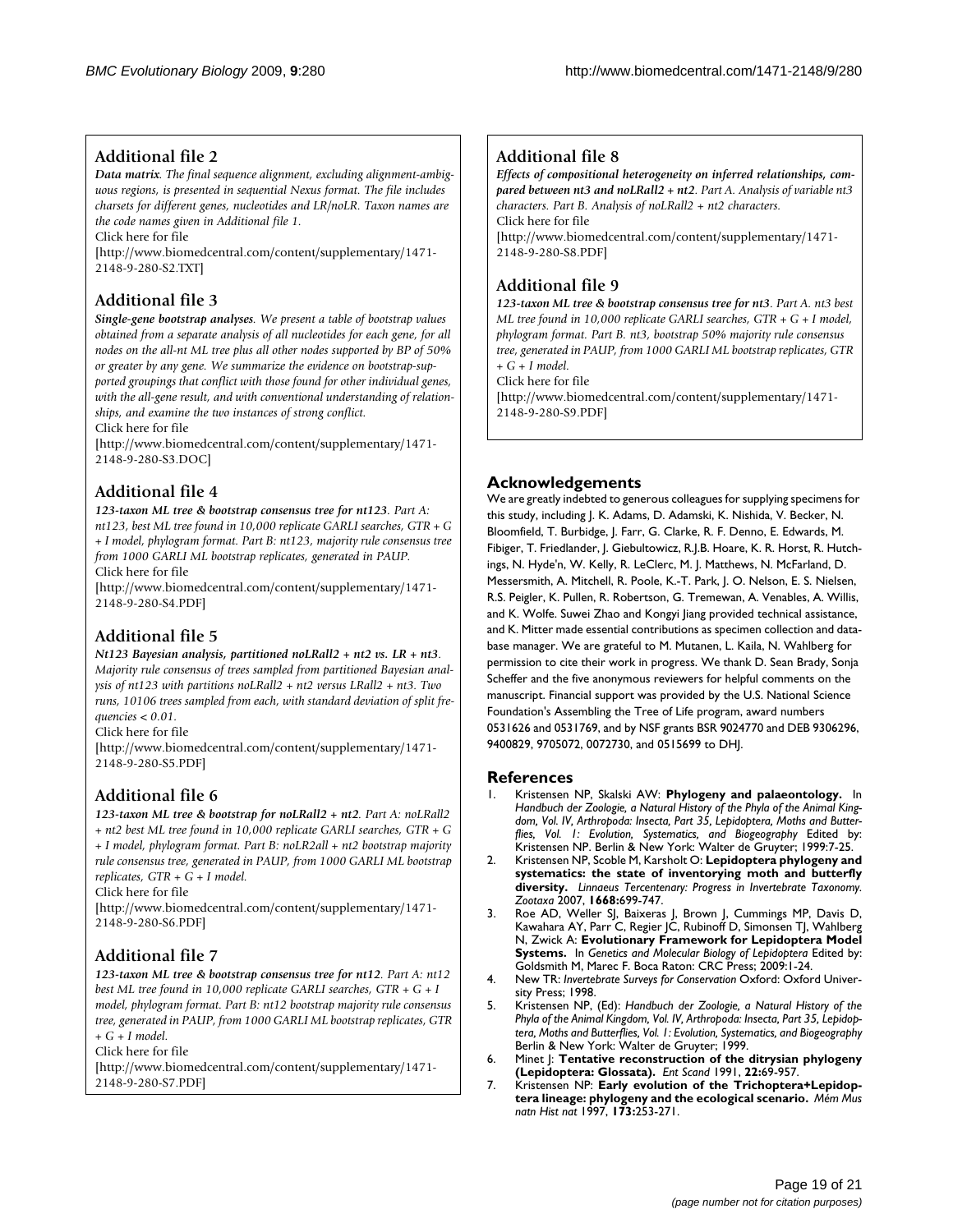- <span id="page-19-0"></span>8. Powell JA, Mitter C, Farrell BD: **Evolution of larval feeding habits in Lepidoptera.** In *Handbuch der Zoologie, a Natural History of the Phyla of the Animal Kingdom, Vol. IV, Arthropoda: Insecta, Part 35, Lepidoptera, Moths and Butterflies, Vol. 1: Evolution, Systematics, and Biogeography* Edited by: Kristensen NP. Berlin & New York: Walter de Gruyter; 1999:403-422.
- <span id="page-19-1"></span>9. Scoble MJ: *The Lepidoptera, form, function and diversity* Oxford: Oxford University Press; 1992.
- <span id="page-19-2"></span>10. Davis DR: **A world classification of the Harmacloninae, a new subfamily of Tineidae (Lepidoptera: Tineoidea).** *Smithson Contr Zool* 1998, **597:**1-81.
- <span id="page-19-3"></span>11. Minet J: **Étude morphologique et phylogénétique des organes tympaniques des Pyraloidea. Généralités et homologies. (Lep. Glossata).** *Annls Soc ent France (N.S.)* 1983, **19:**175-207.
- <span id="page-19-4"></span>12. Grimaldi D, Engel MS: *Evolution of the Insects* Cambridge: Cambridge University Press; 2005.
- <span id="page-19-5"></span>13. Wiegmann BM, Mitter C, Regier JC, Friedlander TP, Wagner DM, Nielsen ES: **[Nuclear genes resolve Mesozoic-aged divergences](http://www.ncbi.nlm.nih.gov/entrez/query.fcgi?cmd=Retrieve&db=PubMed&dopt=Abstract&list_uids=10837154) [in the insect order Lepidoptera.](http://www.ncbi.nlm.nih.gov/entrez/query.fcgi?cmd=Retrieve&db=PubMed&dopt=Abstract&list_uids=10837154)** *Mol Phylogenet Evol* 2000, **15:**242-259.
- <span id="page-19-6"></span>14. Regier JC, Cook CP, Mitter C, Hussey A: **A phylogenetic study of the "bombycoid complex" (Lepidoptera) using five proteincoding nuclear genes, with comments on the problem of macrolepidopteran phylogeny.** *Syst Ent* 2008, **33:**175-189.
- <span id="page-19-7"></span>15. Davis DR, Robinson GS: **Tineoidea.** In *Handbuch der Zoologie, a Natural History of the Phyla of the Animal Kingdom, Vol. IV, Arthropoda: Insecta, Part 35, Lepidoptera, Moths and Butterflies, Vol. 1: Evolution, Systematics, and Biogeography* Edited by: Kristensen NP. Berlin & New York: Walter de Gruyter; 1999:91-107.
- <span id="page-19-8"></span>16. Solis MA, Maes KVN: **Preliminary phylogenetic analysis of the subfamilies of Crambidae (Pyraloidea: Lepidoptera).** *Belgian J Entomology* 2002, **4:**53-95.
- <span id="page-19-9"></span>17. Hausmann A, (Ed): **The Forum Herbulot world list of family group names in Geometridae.** 2003 [[http://www.herbulot.de\]](http://www.herbulot.de). 2003, last update 2007
- <span id="page-19-10"></span>18. Holloway JD: **The Moths of Borneo, pt. 10, Geometridae: Sterrhinae, Larentiinae.** *Malayan Nature Journal* 1997, **51:**1-242.
- <span id="page-19-11"></span>19. Scoble MJ: *Geometrid Moths of the World: a catalogue (Lepidoptera, Geometridae). Vol. 1 and 2* Stenstrup: CSIRO Publishing and Apollo Books; 1999.
- <span id="page-19-12"></span>20. Young CJ: **Molecular relationships of the Australian Ennominae (Lepidoptera: Geometridae) and implications for the phylogeny of the Geometridae from molecular and morphological data.** *Zootaxa* 2006, **1264:**1-147.
- <span id="page-19-13"></span>21. Ratnasingham S, Hebert PD: **[BOLD: The Barcode of Life Data](http://www.ncbi.nlm.nih.gov/entrez/query.fcgi?cmd=Retrieve&db=PubMed&dopt=Abstract&list_uids=18784790) [System.](http://www.ncbi.nlm.nih.gov/entrez/query.fcgi?cmd=Retrieve&db=PubMed&dopt=Abstract&list_uids=18784790)** *Mol Ecol Notes* 2007, **7:**355-364 [[http://www.barcod](http://www.barcodinglife.org) [inglife.org](http://www.barcodinglife.org)].
- <span id="page-19-14"></span>22. Moulton JK, Wiegmann BM: **Evolution and phylogenetic utility of** *CAD* **(***rudimentary***) among Mesozoic-aged eremoneuran Diptera (Insecta).** *Mol Phylogenet Evol* 2003, **31:**363-378.
- <span id="page-19-15"></span>23. Fang Q, Cho S, Regier J, Mitter C, Matthews M, Poole R, Friedlander T, Zhao S: **A new nuclear gene for insect phylogenetics:** *Dopa decarboxylase* **[is informative of relationships within Heliothi](http://www.ncbi.nlm.nih.gov/entrez/query.fcgi?cmd=Retrieve&db=PubMed&dopt=Abstract&list_uids=11975343)[nae \(Lepidoptera: Noctuidae\).](http://www.ncbi.nlm.nih.gov/entrez/query.fcgi?cmd=Retrieve&db=PubMed&dopt=Abstract&list_uids=11975343)** *Syst Biol* 1997, **46:**269-283.
- <span id="page-19-16"></span>24. Farrell BD, Sequeira AS, O'Meara B, Normark BB, Chung JH, Jordal BH: **The evolution of agriculture in beetles (Curculionidae: Scolytinae and Platypodinae).** *Evol* 2001, **55:**2011-2027.
- <span id="page-19-17"></span>Regier JC, Fang QQ, Mitter C, Peigler RS, Friedlander TP, Solis MA: **Evolution and phylogenetic utility of the** *period* **[gene in Lepi](http://www.ncbi.nlm.nih.gov/entrez/query.fcgi?cmd=Retrieve&db=PubMed&dopt=Abstract&list_uids=9729881)[doptera.](http://www.ncbi.nlm.nih.gov/entrez/query.fcgi?cmd=Retrieve&db=PubMed&dopt=Abstract&list_uids=9729881)** *Mol Biol Evol* 1998, **15:**1172-1182.
- <span id="page-19-18"></span>26. Brower AVZ, DeSalle R: **Mitochondrial vs. nuclear DNA sequence evolution among nymphalid butterflies: the utility of** *Wingless* **[as a source of characters for phylogenetic infer](http://www.ncbi.nlm.nih.gov/entrez/query.fcgi?cmd=Retrieve&db=PubMed&dopt=Abstract&list_uids=9459424)[ence.](http://www.ncbi.nlm.nih.gov/entrez/query.fcgi?cmd=Retrieve&db=PubMed&dopt=Abstract&list_uids=9459424)** *Insect Molecular Biology* 1998, **7:**1-10.
- <span id="page-19-19"></span>27. Lin CP, Danforth BN: **How do insect nuclear and mitochondrial gene substitution patterns differ? Insights from Bayesian analyses of combined data sets.** *Mol Phylo Evol* 2004, **30:**686-702.
- <span id="page-19-20"></span>28. Mitchell A, Cho S, Regier JC, Mitter C, Poole RW, Mathews M: **[Phy](http://www.ncbi.nlm.nih.gov/entrez/query.fcgi?cmd=Retrieve&db=PubMed&dopt=Abstract&list_uids=9100368)[logenetic utility of Elongation Factor-1alpha in Noctuoidea](http://www.ncbi.nlm.nih.gov/entrez/query.fcgi?cmd=Retrieve&db=PubMed&dopt=Abstract&list_uids=9100368) (Insecta: Lepidoptera): the limits of synonymous substitu[tion.](http://www.ncbi.nlm.nih.gov/entrez/query.fcgi?cmd=Retrieve&db=PubMed&dopt=Abstract&list_uids=9100368)** *Mol Biol Evol* 1997, **14:**381-390.
- <span id="page-19-22"></span>Regier JC, Shultz JW, Ganley ARD, Hussey A, Shi D, Ball B, Zwick A, Stajich JE, Cummings MP, Martin JW, Cunningham CW: **[Resolving](http://www.ncbi.nlm.nih.gov/entrez/query.fcgi?cmd=Retrieve&db=PubMed&dopt=Abstract&list_uids=19085333) [arthropod phylogeny: Exploring phylogenetic signal within](http://www.ncbi.nlm.nih.gov/entrez/query.fcgi?cmd=Retrieve&db=PubMed&dopt=Abstract&list_uids=19085333) [41 kb of protein-coding nuclear gene sequence.](http://www.ncbi.nlm.nih.gov/entrez/query.fcgi?cmd=Retrieve&db=PubMed&dopt=Abstract&list_uids=19085333)** *Syst Biol* 2008, **57:**920-938.
- <span id="page-19-21"></span>30. Regier JC, Grant MC, Peigler RS, Mitter C, Cook CP, Rougerie R: **Phylogenetic relationships of wild silkmoths (Lepidoptera: Saturniidae) inferred from four protein-coding nuclear genes.** *Syst Ent* 2008, **33:**219-228.
- <span id="page-19-23"></span>31. Staden R: **Staden Package.** 1999 [[http://www.mrc-lmb.cam.ac.uk/](http://www.mrc-lmb.cam.ac.uk/pubseq) [pubseq](http://www.mrc-lmb.cam.ac.uk/pubseq)]. MRC Laboratory of Molecular Biology, Cambridge, England accessed 19 September 2007
- <span id="page-19-24"></span>32. Smith SW, Overbeck R, Woese CR, Gilbert W, Gillevet PM: **[The](http://www.ncbi.nlm.nih.gov/entrez/query.fcgi?cmd=Retrieve&db=PubMed&dopt=Abstract&list_uids=7704666) [genetic data environment and expandable GUI for multiple](http://www.ncbi.nlm.nih.gov/entrez/query.fcgi?cmd=Retrieve&db=PubMed&dopt=Abstract&list_uids=7704666) [sequence analysis.](http://www.ncbi.nlm.nih.gov/entrez/query.fcgi?cmd=Retrieve&db=PubMed&dopt=Abstract&list_uids=7704666)** *CABIOS* 1994, **10:**671-675.
- <span id="page-19-25"></span>33. Zwickl DJ: **Genetic algorithm approaches for the phylogenetic analysis of large biological sequence datasets under the maximum likelihood criterion.** In *Ph.D. thesis* The University of Texas at Austin; 2006.
- <span id="page-19-26"></span>34. Posada D, Crandall KA: **[Modeltest: testing the model of DNA](http://www.ncbi.nlm.nih.gov/entrez/query.fcgi?cmd=Retrieve&db=PubMed&dopt=Abstract&list_uids=9918953) [substitution.](http://www.ncbi.nlm.nih.gov/entrez/query.fcgi?cmd=Retrieve&db=PubMed&dopt=Abstract&list_uids=9918953)** *Bioinformatics* 1998, **14:**817-818.
- <span id="page-19-27"></span>Colless DH: Congruence between morphometric and alloz**yme data for** *Menidia* **species: a reappraisal.** *Syst Zool* 1980, **29:**288-299.
- <span id="page-19-28"></span>36. Cummings MP, Huskamp JC: **Grid computing.** *Educause Review* 2005, **40:**116-117.
- <span id="page-19-29"></span>37. Bazinet AL, Cummings MP: **The Lattice Project: a grid research and production environment combining multiple grid computing models.** In *Distributed & Grid Computing - Science Made Transparent for Everyone. Principles, Applications and Supporting Communities* Edited by: Weber MHW. Marburg: Tectum Publishing House; 2008:2-13.
- <span id="page-19-30"></span>38. Myers DS, Bazinet AL, Cummings MP: **Expanding the reach of Grid computing: combining Globus- and BOINC-based systems.** In *Grids for Bioinformatics and Computational Biology* Edited by: Talbi E-G, Zomaya A. New York: John Wiley & Sons; 2008:71-85.
- <span id="page-19-31"></span>39. Bazinet AL, Myers S, Fuetsch J, Cummings MP: **Grid services base library: a high-level, procedural application program interface for writing Globus-based grid services.** *Future Generation Computer Systems* 2007, **23:**517-522.
- <span id="page-19-32"></span>40. Cummings MP, Handley SA, Myers DS, Reed DL, Rokas A, Winka K: **[Comparing bootstrap and posterior probability values in the](http://www.ncbi.nlm.nih.gov/entrez/query.fcgi?cmd=Retrieve&db=PubMed&dopt=Abstract&list_uids=12857639) [four-taxon case.](http://www.ncbi.nlm.nih.gov/entrez/query.fcgi?cmd=Retrieve&db=PubMed&dopt=Abstract&list_uids=12857639)** *Syst Biol* 2003, **52:**477-487.
- <span id="page-19-33"></span>41. Myers DS, Cummings MP: **Necessity is the mother of invention: a simple grid computing system using commodity tools.** *Journal of Parallel and Distributed Computing* 2003, **63:**578-589.
- <span id="page-19-34"></span>42. Huelsenbeck JP, Ronquist F: **[MRBAYES. Bayesian inference of](http://www.ncbi.nlm.nih.gov/entrez/query.fcgi?cmd=Retrieve&db=PubMed&dopt=Abstract&list_uids=11524383) [phylogeny.](http://www.ncbi.nlm.nih.gov/entrez/query.fcgi?cmd=Retrieve&db=PubMed&dopt=Abstract&list_uids=11524383)** *Bioinformatics* 2001, **17:**754-755.
- <span id="page-19-35"></span>43. Ronquist F, Huelsenbeck JP: **[MRBAYES 3: Bayesian phylogenetic](http://www.ncbi.nlm.nih.gov/entrez/query.fcgi?cmd=Retrieve&db=PubMed&dopt=Abstract&list_uids=12912839) [inference under mixed models.](http://www.ncbi.nlm.nih.gov/entrez/query.fcgi?cmd=Retrieve&db=PubMed&dopt=Abstract&list_uids=12912839)** *Bioinformatics* 2003, **19:**1572-1574.
- <span id="page-19-36"></span>44. Nylander JA, Wilgenbusch JC, Warren DL, Swofford DL: **[AWTY](http://www.ncbi.nlm.nih.gov/entrez/query.fcgi?cmd=Retrieve&db=PubMed&dopt=Abstract&list_uids=17766271) [\(Are We There Yet\): a system for graphical exploration of](http://www.ncbi.nlm.nih.gov/entrez/query.fcgi?cmd=Retrieve&db=PubMed&dopt=Abstract&list_uids=17766271) [MCMC convergence in Bayesian phylogenetics.](http://www.ncbi.nlm.nih.gov/entrez/query.fcgi?cmd=Retrieve&db=PubMed&dopt=Abstract&list_uids=17766271)** *Bioinformatics* 2008, **24:**581-583.
- <span id="page-19-37"></span>45. Shimodaira H: **[An approximately unbiased test of phylogenetic](http://www.ncbi.nlm.nih.gov/entrez/query.fcgi?cmd=Retrieve&db=PubMed&dopt=Abstract&list_uids=12079646) [tree selection.](http://www.ncbi.nlm.nih.gov/entrez/query.fcgi?cmd=Retrieve&db=PubMed&dopt=Abstract&list_uids=12079646)** *Syst Biol* 2002, **51:**492-508.
- <span id="page-19-38"></span>46. Swofford DL: *PAUP\*: Phylogenetic analysis using parsimony (\* and other methods), version 4.0b 10* Sunderland, Massachusetts: Sinauer Associates; 2003.
- <span id="page-19-39"></span>47. Shimodaira H, Hasegawa M: **[CONSEL: for assessing the confi](http://www.ncbi.nlm.nih.gov/entrez/query.fcgi?cmd=Retrieve&db=PubMed&dopt=Abstract&list_uids=11751242)[dence of phylogenetic tree selection.](http://www.ncbi.nlm.nih.gov/entrez/query.fcgi?cmd=Retrieve&db=PubMed&dopt=Abstract&list_uids=11751242)** *Bioinformatics* 2001, **17:**1246-1247.
- <span id="page-19-40"></span>48. Foster PG, Hickey DA: **[Compositional bias may affect both](http://www.ncbi.nlm.nih.gov/entrez/query.fcgi?cmd=Retrieve&db=PubMed&dopt=Abstract&list_uids=10093217) [DNA-based and protein-based phylogenetic reconstruc](http://www.ncbi.nlm.nih.gov/entrez/query.fcgi?cmd=Retrieve&db=PubMed&dopt=Abstract&list_uids=10093217)[tions.](http://www.ncbi.nlm.nih.gov/entrez/query.fcgi?cmd=Retrieve&db=PubMed&dopt=Abstract&list_uids=10093217)** *J Mol Evol* 1999, **48:**284-290.
- <span id="page-19-41"></span>49. Lockhart PJ, Steel MA, Hendy MD, Penny D: **[Recovering evolution](http://www.ncbi.nlm.nih.gov/entrez/query.fcgi?cmd=Retrieve&db=PubMed&dopt=Abstract&list_uids=19391266)[ary trees under a more realistic model of sequence evolu](http://www.ncbi.nlm.nih.gov/entrez/query.fcgi?cmd=Retrieve&db=PubMed&dopt=Abstract&list_uids=19391266)[tion.](http://www.ncbi.nlm.nih.gov/entrez/query.fcgi?cmd=Retrieve&db=PubMed&dopt=Abstract&list_uids=19391266)** *Mol Biol Evol* 1994, **11:**605-612.
- <span id="page-19-42"></span>50. Cai JJ, Smith DK, Xia X, Yuen K-Y: **[MBE Toolbox: a Matlab tool](http://www.ncbi.nlm.nih.gov/entrez/query.fcgi?cmd=Retrieve&db=PubMed&dopt=Abstract&list_uids=15780146)[box for sequence data analysis in molecular biology and evo](http://www.ncbi.nlm.nih.gov/entrez/query.fcgi?cmd=Retrieve&db=PubMed&dopt=Abstract&list_uids=15780146)[lution.](http://www.ncbi.nlm.nih.gov/entrez/query.fcgi?cmd=Retrieve&db=PubMed&dopt=Abstract&list_uids=15780146)** *BMC Bioinformatics* 2005, **6:**64.
- <span id="page-19-43"></span>Scoble MJ: The structure and affinities of the Hedyloidea: a **new concept of the butterflies.** *Bull Brit Mus (Nat Hist)* 1986, **53:**251-286.
- <span id="page-19-44"></span>52. Minet J: **The Bombycoidea: phylogeny and higher classification (Lepidoptera: Glossata).** *Ent Scand* 1994, **25:**63-88.
- <span id="page-19-45"></span>53. Mitchell A, Mitter C, Regier JC: **Systematics and evolution of the cutworm moths (Lepidoptera: Noctuidae Noctuoidea): evidence from two protein-coding nuclear genes.** *Syst Ent* 2006, **31:**21-46.